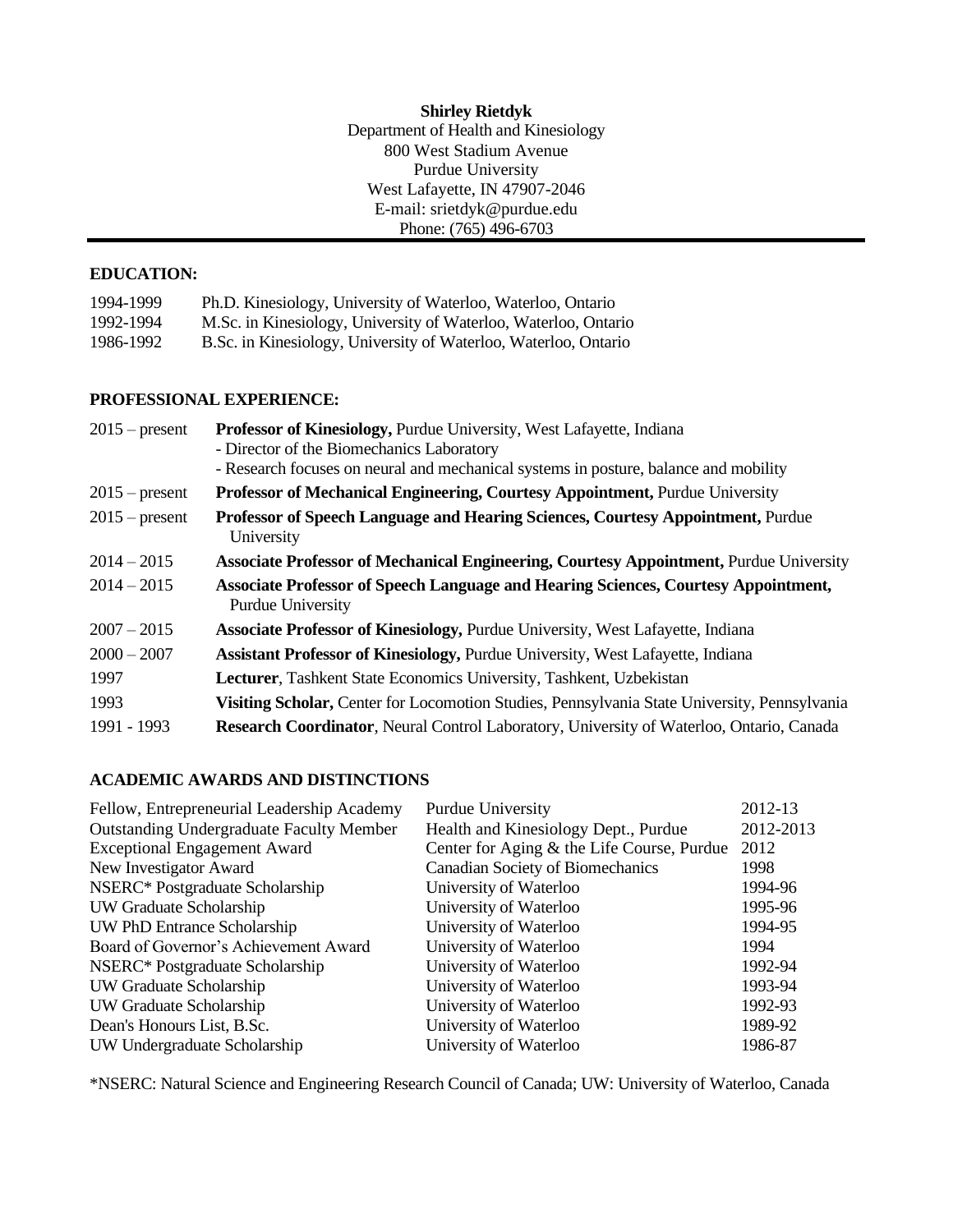**JOURNAL PUBLICATIONS** (*italics denotes graduate students*, underline denotes undergraduate students)

- 1. *Cui C,* Muir B, **Rietdyk S**, Haddad JM, van Emmerik R, Ambike S. (in press). Sensitivity of the toe height to multi-joint angular changes in the lower limbs during unobstructed and obstructed gait. *Journal of Applied Biomechanics.* Impact factor 1.32, peer reviewed.
- 2. *Cui C, Kulkarni A,* **Rietdyk S,** Barbieri F, Ambike, S. (2020). Synergies in the ground reaction forces and moments during double support in curb negotiation in young and older adults. *Journal of Biomechanics,*  106: 109837. Impact factor 2.75, peer reviewed.
- 3. *Gomez D,* Dyke SJ, **Rietdyk S**. (2020). Structured uncertainty for a pedestrian-structure interaction model. *Journal of Sound and Vibration,* 474: 115237. Impact Factor 3.123, peer reviewed.
- 4. *Muir BC,* Bodratti L, Morris C, Haddad JM, van Emmerik REA, **Rietdyk S**. (2020). Gait characteristics during inadvertent obstacle contacts in young, middle-aged and older adults. *Gait and Posture*, 77: 100-104*.* Impact factor: 2.752, peer reviewed*.*
- 5. *Cho H*, *Romine N,* Barbieri, FA, **Rietdyk S**. (2019). Gaze diversion affects cognitive and motor performance in young adults when stepping over obstacles. *Gait and Posture,* 73: 273-278. Impact factor: 2.752, peer reviewed*.*
- 6. *Pereira VIA*, Polastri PF, *Simieli L*, **Rietdyk S**, *Imaizumi LFI, Moretto GF, Penedo T*, Rodrigues ST, Barbieri FA. (2019). People with Parkinson's disease perform late fixation to the obstacle during walking with obstacle circumvention and cognitive dual-tasking. *Gait and Posture,* 73: 291-298. Impact factor: 2.752, peer reviewed*.*
- 7. *Yang Z*, Qu F, Liu H, Jiang L, *Cui C*, **Rietdyk S**. (2019). The relative contributions of sagittal, frontal, and transverse joint powers to self-paced uphill and downhill slope walking. *Journal of Biomechanics,* 92: 35- 44. Impact factor: 2.75, peer reviewed.
- 8. *Torgerud S, Cho H,* McGlothlin JD, **Rietdyk S**. (2019). Work-experience in challenging environments results in reduced susceptibility to moving room illusion. *Brazilian Journal of Motor Behavior,* 13(1): 11- 22*.* Impact factor: N/A; peer reviewed. Invited.
- 9. *Muir BC,* Haddad JM, van Emmerik REA, **Rietdyk S**. (2019). Changes in the control of adaptive gait in middle age become evident as gait task difficulty increases. *Gait and Posture,* 70: 254-259*.* Impact factor: 2.752, peer reviewed*.*
- 10. *Raffegeau T,* Haddad JM, Huber JE, **Rietdyk S**. (2018). Walking while Talking: Young adults flexibly allocate resources between speech and gait. *Gait and Posture.* 64: 59-62. Impact factor: 2.752, peer reviewed*.*
- 11. *Gomez D,* Dyke SJ, **Rietdyk S**. (2018). Experimental verification of a substructure-based model to describe pedestrian-bridge interaction. *Journal of Bridge Engineering,* 23(4), 04018013. Impact factor: 1.39, peer reviewed.
- 12. *Heijnen MJH*, **Rietdyk S**. (2018). Failures in adaptive locomotion: Trial-and-error exploration to determine adequate foot elevation over obstacles. *Experimental Brain Research,* 236:187-194. Impact factor: 2.395, peer reviewed.
- 13. *Cruise DR*, Chagdes JR, *Liddy JJ*, **Rietdyk S**, Haddad JM, Zelaznik HN, Raman A. (2017). An active balance board system with real-time control of stiffness and time-delay to assess mechanisms of postural stability. *Journal of Biomechanics,* 60: 48-56. Impact factor: 2.75, peer reviewed.
- 14. *Anand, M*, Seipel, J, **Rietdyk, S**. (2017). A modeling approach to the dynamics of gait initiation. *Journal of the Royal Society Interface*. 14(128), 20170043. Impact factor: 3.818, peer reviewed.
- 15. *Liddy JJ*, Zelaznik HN, Huber JE, **Rietdyk S**, Claxton LJ, Samuel A, and Haddad JM. (2017). The Efficacy of the Microsoft KinectTM to Assess Human Bimanual Coordination. *Behavior Research Methods.* 1-18. Impact factor: 2.928, peer reviewed.
- 16. Chagdes JR, **Rietdyk S**, Haddad JM, Zelaznik HN, Cinelli ME, *Denomme L, Powers K*, Raman A. (2016). Limit cycle oscillations in standing human posture. *Journal of Biomechanics,* 49(7): 1170-1179. Impact factor: 2.75, peer reviewed.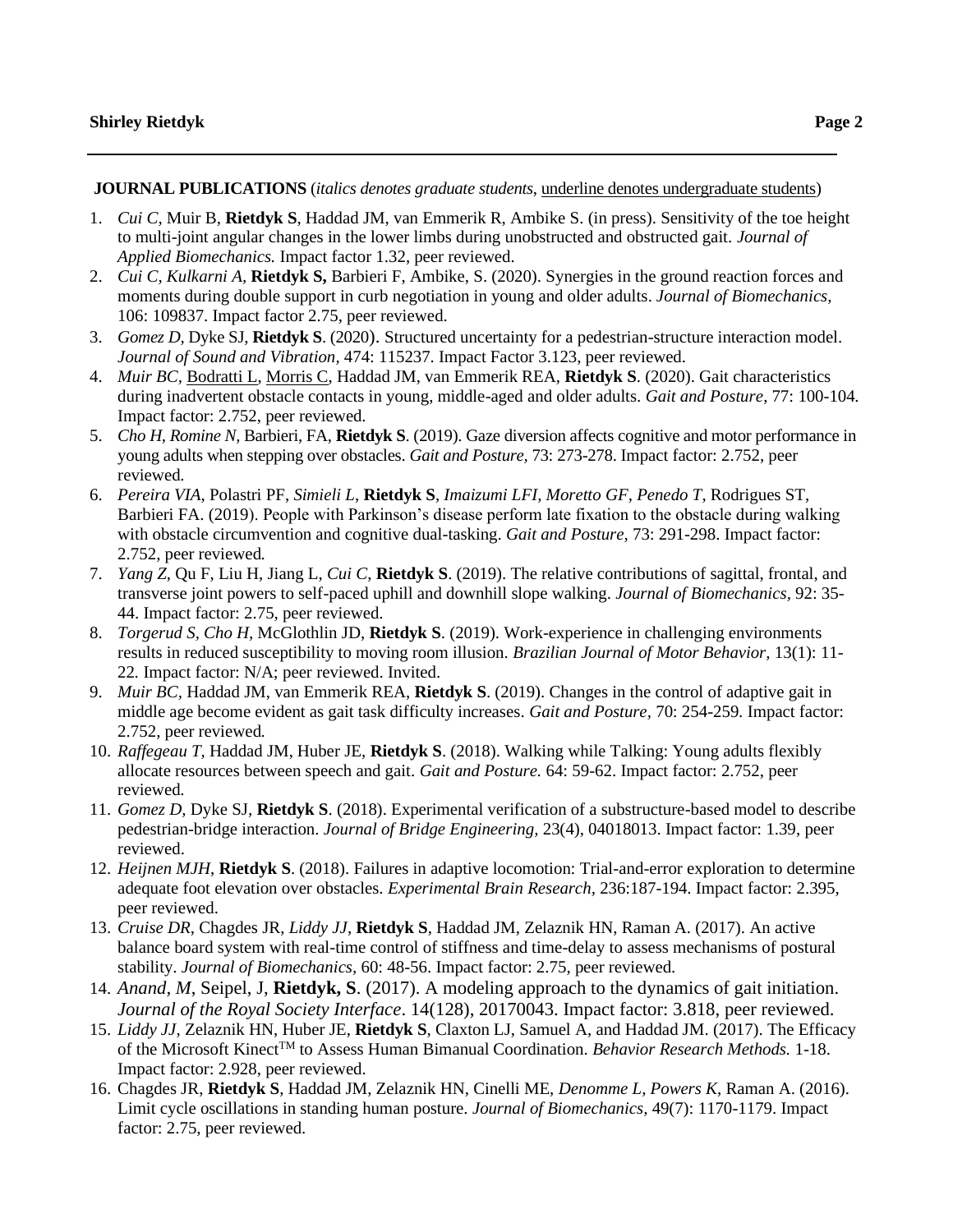- 17. Chagdes JR, Huber JE, *White MD*, **Rietdyk S**, Zelaznik HN, Haddad JM. (2016). The relationship between intermittent limit cycles and postural instability associated with Parkinson's disease. *Journal of Sport and Health Science,* 5(1):14-24. doi:10.1016/j.jshs.2016.01.005. Impact factor: 1.23, peer reviewed.
- 18. *Heijnen MJH*, **Rietdyk S**. (2016). Falls in young adults: perceived causes and environmental factors assessed with a daily online survey. *Human Movement Science*, 46: 86-95. doi: 10.1016/j.humov.2015.12.007. Impact factor: 2.03, peer reviewed.
- 19. *Kim A*, Kim J, **Rietdyk S**, Ziaie B. (2015). Concurrent Validity of a Wearable Smartphone-Enabled Camera-Based System for Gait Assessment. *Gait and Posture*, 42(2): 138-144. doi:10.1016/j.gaitpost.2015.05.001. Impact factor: 2.752, peer reviewed.
- 20. *Muir BC*, Haddad JM, *Heijnen, MJH*, **Rietdyk S**. (2015). Proactive gait strategies to mitigate risk of obstacle contact are more prevalent with advancing age. *Gait and Posture*, 41(1): 233-239. doi:10.1016/j.gaitpost.2014.10.005. Impact factor: 2.752, peer reviewed.
- 21. *Heijnen MJH*, Romine NL, Stumpf DM, **Rietdyk S**. (2014). Memory guided obstacle crossing: more failures were observed for the trail limb versus lead limb. *Experimental Brain Research*, 232(7): 2131-2142. doi: 10.1007/s00221-014-3903-3. Impact factor: 2.395, peer reviewed.
- 22. *Muir BC*, **Rietdyk S**, Haddad JM. (2014). Gait initiation: the first four steps in young adults, adults aged 65-79 years, and adults aged 80-91 years. *Gait and Posture*, 39(1): 490-494. doi:10.1016/j.gaitpost.2013.08.037. Impact factor: 2.752, peer reviewed.
- 23. *Chagdes JC*, **Rietdyk S**, Haddad JM, Zelaznik HN, Raman A. (2013). Nonlinear dynamics of human postural stability on balance boards. *Journal of Biomechanics*, 46(15): 2593-2602. doi:10.1016/j.jbiomech.2013.08.012. Impact factor: 2.75, peer reviewed.
- 24. Haddad JM, **Rietdyk S**, Claxton LJ, Huber J. (2013). Task-dependent postural control throughout the life-span. *Exercise and Sport Sciences Reviews*, 41(2):123-132. Doi: 10.1097/JES.0b013e3182877cc8. Impact factor: 4.259, peer reviewed.
- 25. *Heijnen MJH*, *Muir BC*, **Rietdyk S**. (2012). Factors leading to obstacle contact during adaptive locomotion. *Experimental Brain Research*, 223(2): 219-231. doi: 10.1007/s00221-012-3253-y. Impact factor: 2.395, peer reviewed.
- 26. Haddad JM, **Rietdyk S**, Claxton LJ. (2012). Exercise training to improve independence and quality of life in impaired individuals: A commentary on Li and Hondzinski's "Select exercise modalities may reverse movement dysfunction because of peripheral neuropathy" [Peer commentary by JM Haddad, S Rietdyk and LJ Claxton]. *Exercise and Sport Sciences Reviews*, 40(3): 117. doi: 10.1097/JES.0b013e31825572f4
- 27. *Heijnen M*, *Muir B*, **Rietdyk S**. (2012). Interpolation techniques to reduce error in measurement of toe clearance during obstacle avoidance. *Journal of Biomechanics*, 45(1): 196-198.
- 28. *Rhea CK*, **Rietdyk S**. (2011). Influence of an unexpected perturbation on adaptive gait behavior. *Gait and Posture*, 34: 439-441. doi:10.1016/j.gaitpost.2011.06.011.
- 29. Haddad JM, **Rietdyk S**, *Ryu JH*, Seaman JM, *Silver TA*, Kalish JA, & *Hughes C*. (2011). Postural asymmetries in response to holding evenly- and unevenly-distributed loads during self-selected stance. *Journal of Motor Behavior*, 43(4): 345-355.
- 30. **Rietdyk S** & *Rhea CK*. (2011). The effect of the visual characteristics of obstacles on risk of tripping and gait parameters during locomotion. *Ophthalmic and Physiological Optics, Feature Issue on Vision in Everyday Life*. 31, 302–310. doi: 10.1111/j.1475-1313.2011.00837.x.
- 31. *Rhea CK*, **Rietdyk S**, Haddad JM. (2010). Locomotor adaptation versus perceptual adaptation when stepping over an obstacle with a height illusion. *PLoS ONE* 5(7): e11544. doi:10.1371/journal.pone.0011544.
- 32. **Rietdyk S**, *Drifmeyer JE*. (2010). The rough terrain problem: Accurate foot targeting as a function of visual information regarding target location*. Journal of Motor Behavior* 42(1): 37-48.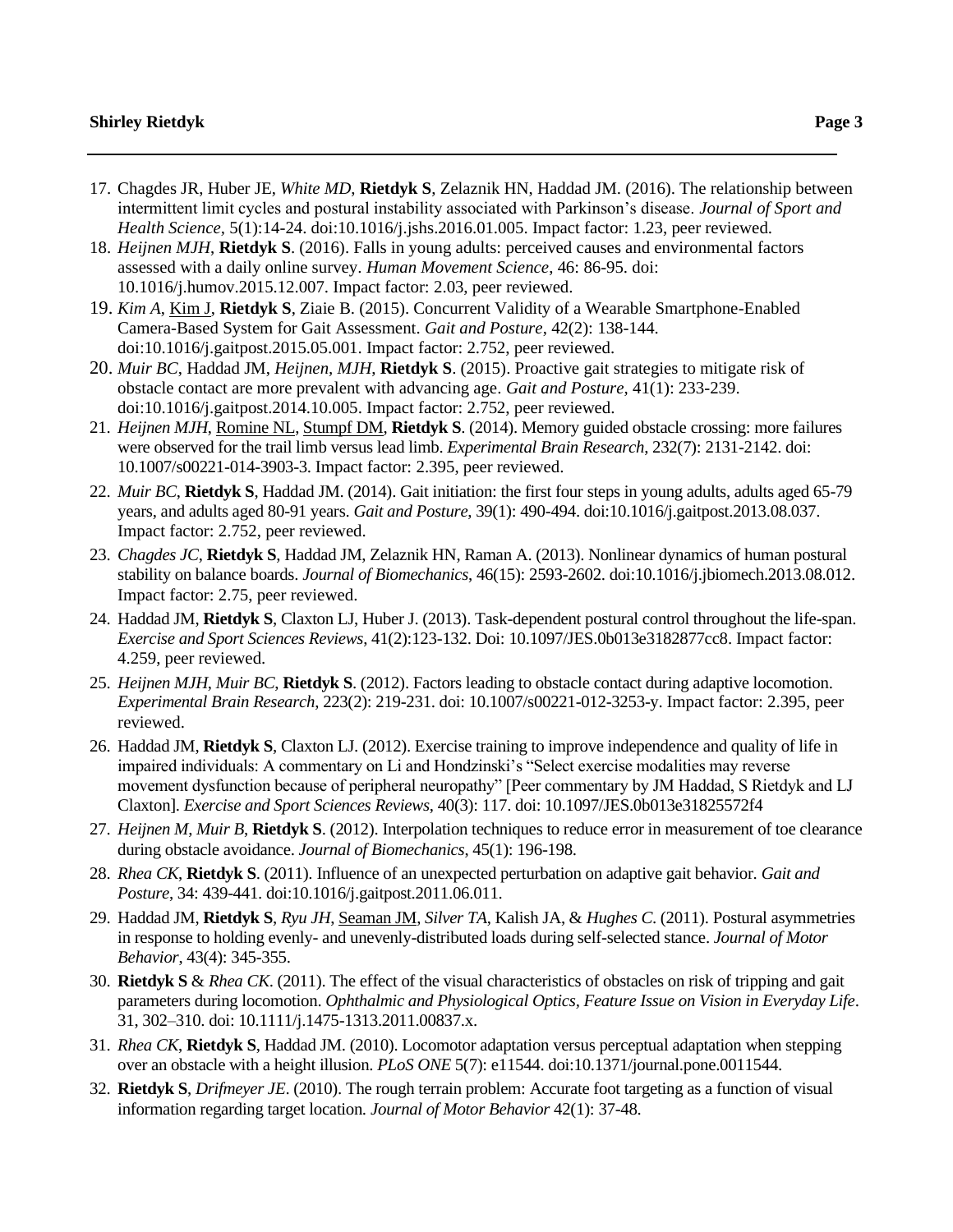- 33. *Chagdes JR*, **Rietdyk S**, Haddad JM, Zelaznik HN, Raman A, *Rhea C*, *Silver T*. (2009). Multiple timescales in postural dynamics associated with vision and a secondary task are revealed by wavelet analysis. *Experimental Brain Research* 197(3): 297-310.
- 34. *Kim J*, **Rietdyk S**, Breur GJ. (2008). Comparison of two-dimensional and three-dimensional systems for kinematic analysis of the sagittal motion of canine hind limbs during walking. *American Journal of Veterinary Research*, 69(9): 1116-1122.
- 35. *Rhea CK*, **Rietdyk S**. (2007). Visual exteroceptive information provided during obstacle crossing did not modify the lower limb trajectory. *Neuroscience Letters*, 418(1): 60-65.
- 36. **Rietdyk S** & *Rhea CK*. (2006). Control of adaptive locomotion: Effect of visual obstruction and visual cues in the environment. *Experimental Brain Research*, 169(2): 272-8.
- 37. **Rietdyk S**. (2006). Anticipatory locomotor adjustments of the trail limb during surface accommodation. *Gait and Posture*, 23(3): 268-72.
- 38. **Rietdyk S**, McGlothlin JD, *Knezovich MJ*. (2005). Work experience mitigated age-related differences in balance and mobility during surface accommodation. *Clinical Biomechanics*, 20(10): 1085-1093.
- 39. **Rietdyk S**, McGlothlin JD, Williams J & Baria A. (2005). Proactive stability control while carrying loads and negotiating an elevated surface. *Experimental Brain Research*, 165(1): 44-53.
- 40. Winter, D.A., Patla, A.E., Ishac, M.G. & **Rietdyk, S**. (2001). Ankle muscle stiffness in the control of balance during quiet standing. *Journal of Neurophysiology,* 85: 2630-2633.
- 41. **Rietdyk, S**., Patla, A.E., Winter, D.A., Ishac, M.G. & Little, C.E. (1999). Balance recovery from medio-lateral perturbations of the upper body during standing. *Journal of Biomechanics,* 32(11): 1149-1158. Winner of the New Investigator Award, North American Congress on Biomechanics.
- 42. Patla, A.E., Prentice, S.D., **Rietdyk, S**., Allard, S. & Martin, C. (1999). What guides the selection of alternate foot placement during locomotion in humans? *Experimental Brain Research*, 128: 441-450.
- 43. **Rietdyk, S**. & Patla, A.E. (1998). Context dependent reflex control: Some insights into the role of balance. *Experimental Brain Research,* 119(2): 251-259.
- 44. Patla, A.E., **Rietdyk**, S., Martin, C. & Prentice, S. (1996). Locomotor patterns of the leading and trailing limb while going over solid and fragile obstacles: Some insights into the role of vision during locomotion. *Journal of Motor Behavior,* 28(1): 35-47.
- 45. Elliot, D.B., Patla, A.E., Flanagan, J.G., Spaulding, S., **Rietdyk, S**., Strong, G. & Brown, S. (1995). The Waterloo Vision and Mobility Study: postural control strategies in subjects with ARM. *Ophthalmic and Physiological Aspects,* 15(6): 553-559, 1995.
- 46. Spaulding, S.J., Patla, A.E., Flanagan, J., Elliot, D.B., **Rietdyk, S.** & Brown, K.S. (1995). Waterloo Vision and Mobility Study: Normal gait characteristics during dark and light adaptations in individuals with age-related maculopathy. *Gait and Posture,* 3(4):227-235, 1995.
- 47. **Rietdyk, S**. & Patla, A.E. (1994). Does the step length requirement in the subsequent step influence the strategies used for step length regulation in the current step? *Human Movement Science,* 13: 109-127.
- 48. Spaulding, S.J., Patla, A.E., Elliot, D.B., Flanagan, J., **Rietdyk, S**. & Brown, S. (1994). Waterloo Vision and Mobility Study: Gait adaptations to altered surfaces in individuals with age-related maculopathy. *Optometry and Vision Science: Special Issue on Vision and Aging,* 71(12):770-777.
- 49. Patla, A.E. & **Rietdyk, S**. (1993). Visual control of limb trajectory over obstacles during locomotion: effect of obstacle height and width. *Gait and Posture,* 1: 45-60.
- 50. Patla, A.E., Frank, J.S., Winter, D.A., **Rietdyk, S**., Prentice, S. & Prasad, S. (1993). Age-related changes in balance control system: initiation of stepping. *Clinical Biomechanics,* 8: 179-184.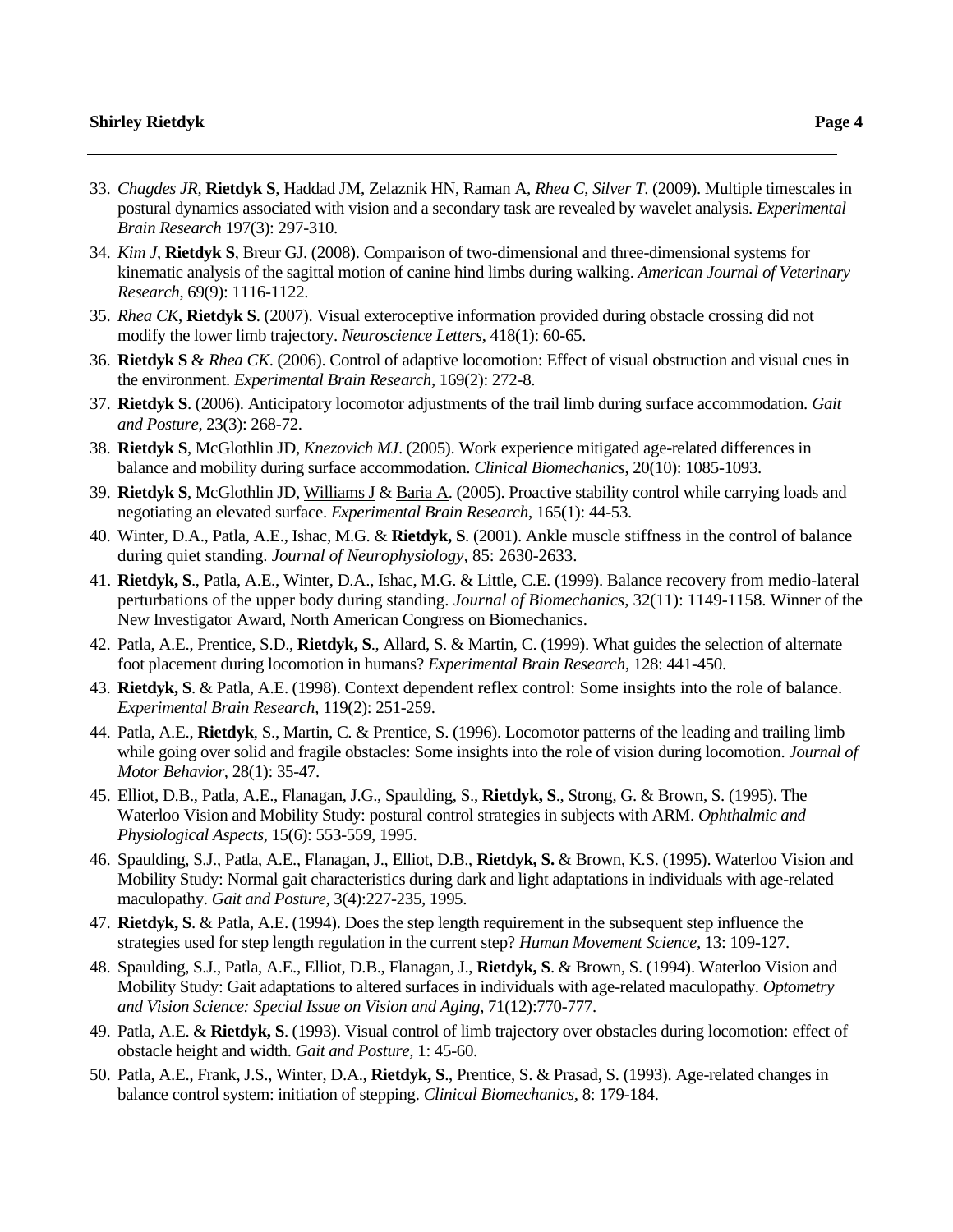### **MANUSCRIPTS SUBMITTED FOR REVIEW**

- 1. *Cho H*, Heijnen MJH, Craig BA, **Rietdyk S**. (first review, editor decision: revise and resubmit). The frequency and circumstances of falls in young adults: the effect of sex, physical activity, and prescription medications. *Submitted to PLOS ONE.* Impact factor: 2.74, peer reviewed*.*
- 2. *Gomez D*, **Rietdyk S***,* Dyke SJ. (in review). Spatio-temporal assessment of gait kinematics in pedestrian-structure interaction. *Submitted to Structures*. Impact Factor 1.839, peer reviewed.
- 3. *Kulkarni A, Cho H,* **Rietdyk S**, Ambike S*.* (in review) The synergy stabilizing step length while crossing an obstacle is weaker in older adults. *Submitted to Journal of Biomechanics.* Impact factor: 2.32, peer reviewed.
- 4. *Cho H, Forster A,* Christ SL, Franks M, Richards EA, **Rietdyk S**. (in review). Changes to gait speed when romantic partners walk together: Effect of age and obstructed pathway. *Submitted to Gait and Posture.*  Impact factor: 2.752, peer reviewed*.*

# **INVITED BOOK CHAPTERS**

- 1. Hollands M, Hollands K, & **Rietdyk S**. (2017). Visual Control of Adaptive Locomotion and Changes Due to Natural Ageing. In Barbieri FA & Vitório R (Eds), Locomotion and Posture in Older Adults (pp. 55-72). Springer International Publishing.
- 2. Templin TJ, **Rietdyk S**, Claxton LJ & Savage M (2014) Kate: Recognising and addressing developmental coordination disorder. In Armour, K (Ed), Pedagogical Cases in Sport, Exercise, and Movement. London, Routledge.

# **REFEREED CONFERENCE PROCEEDINGS**

- 1. Barbieri FA, *Penedo T*, Filho CAK, **Rietdyk S**, Ambike S. People with Parkinson's disease reduce ankle joint angle variance during obstacle avoidance. *X Brazilian Motor Behavior Conference*, Virtual conference through Vitória, Brazil, October, 2020. National conference.
- 2. *Cho H*, **Rietdyk S**. Task challenge affects both gait and reaction time performance in young adults. *44th Meeting of the American Society of Biomechanics*, Virtual conference through Atlanta, Georgia, USA, August, 2020. Poster, national conference.
- 3. *Cui C, Muir BC*, **Rietdyk S**, Haddad JM, van Emmerik REA, Ambike S. Sensitivity of Toe Height to Joint Angles of the Bipedal Linked Chain during Obstacle Crossing. *44th Meeting of the American Society of Biomechanics*, Virtual conference through Atlanta, Georgia, USA, August 2020. Podium, national conference.
- 4. *Kulkarni A, Cho H, Cui C*, **Rietdyk S**, Ambike S, Barbieri FA. Step length synergy during adaptive gait tasks in young adults. *44th Meeting of the American Society of Biomechanics*, Virtual conference through Atlanta, Georgia, USA, August 2020. Poster, national conference.
- 5. *Cui C, Kulkarni A, Cho H*, **Rietdyk S**, Ambike S, Barbieri FA. Gait Termination After Stepping Down A Curb: Effect of Concurrent Cognitive task. *XXVII Congress of the International Society of Biomechanics and 43rd Annual Meeting of the American Society of Biomechanics 2019*, Calgary, Canada, July 2019. Podium, international conference.
- 6. *Yang Z*, Qu F, Liu H, Jiang L, *Cui C*, **Rietdyk S**. The relative changes of 3D joint work during self-paced incline and decline slope walking. *XXVII Congress of the International Society of Biomechanics and 43rd Annual Meeting of the American Society of Biomechanics 2019*, Calgary, Canada, August 2019. Podium, international conference.
- 7. *Cho, H., Romine, N*., **Rietdyk, S.** Gaze diversion in obstacle crossing: Effects of aging. *XXVII Congress of the International Society of Biomechanics and 43rd Annual Meeting of the American Society of Biomechanics 2019*, Calgary, Canada, August 2019. Podium, international conference.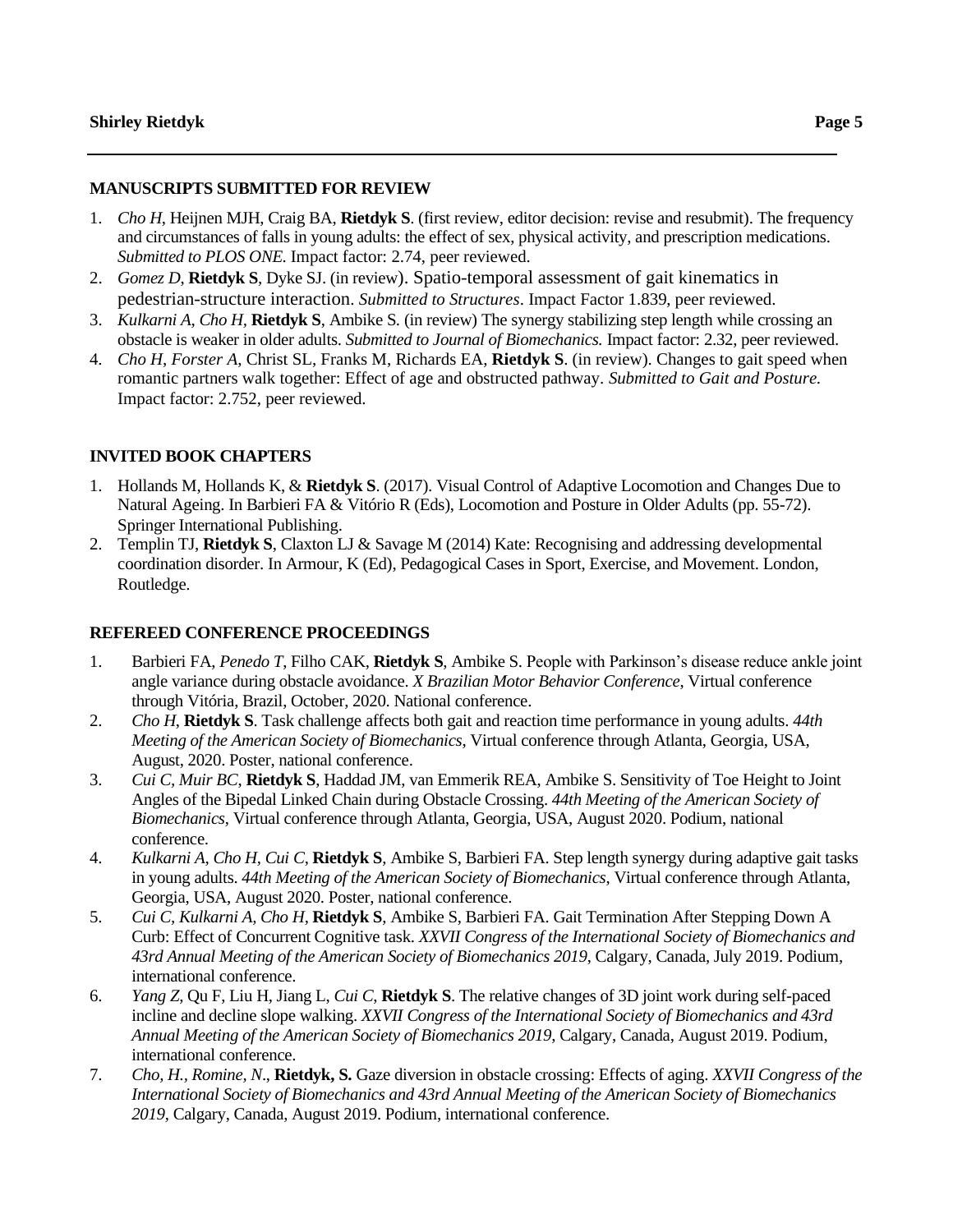- 8. *Cui C, Cho H, Kulkarni A*, **Rietdyk S**, Barbieri FA, Ambike S. Synergistic ground reaction forces during double support while negotiating a curb. *International Society of Posture and Gait Research World Congress 2019*, Edinburgh, Scotland, June-July 2019. Poster, international conference.
- 9. *Kulkarni A, Cho H, Cui C,* **Rietdyk S**, Ambike S, Barbieri FA*.* Joint angle variance in the bipedal linked chain during curb negotiation. *International Society of Posture and Gait Research World Congress 2019,*  Edinburgh, UK, June-July 2019. Poster, international conference.
- 10. *Cho, H, Romine, N*, Barbieri, A, **Rietdyk, S**. Does it matter where you look during obstacle crossing? *International Society of Posture and Gait Research World Congress 2019*. Edinburgh, Scotland, UK, June-July 2019. Poster, international conference.
- 11. *Cho, H, Forster, A, Hatala, S*, Ochoa, M, Christ, S, Franks, M, Richards, E, **Rietdyk, S**. Walking speed choices among married couples: Middle-aged and older adults walk slower when walking with their partner. *International Society of Posture and Gait Research World Congress 2019*. Edinburgh, Scotland, UK, June-July 2019. Poster, international conference.
- 12. *Cho H, Romine* N, **Rietdyk S**. Gaze diversion in obstacle crossing: Effects of aging. *2019 Midwest American Society of Biomechanics Regional Meeting*, Dayton, OH, February 2019. Podium, regional.
- 13. *Cui C, Kulkarni A, Cho H*, **Rietdyk** S, Ambike S, Barbier FA. Gait Termination After Stepping Down From A Curb: Effect of Concurrent Cognitive task. *2019 Midwest American Society of Biomechanics Regional Meeting*, Dayton, OH, February 2019. Podium, regional.
- 14. *Yang Z*, Qu F, Liu H, Jiang L, *Cui C*, **Rietdyk S**. The relative changes of 3D joint work during self-paced incline and decline slope walking. *2019 Midwest American Society of Biomechanics Regional Meeting*, Dayton, OH, February 2019. Podium, regional.
- 15. *Cui C, Muir B*, van Emmerik R, Haddad J, **Rietdyk S**, Ambike S. Understanding the causes of trips and falls: Lower limb joint angle variance as a function of obstacle height during obstacle crossing. *2018 Annual Center on Aging and the Life Course Symposium*, West Lafayette, IN, September, 2018. Poster, regional.
- 16. *Cho H, Foster A, Hatala S*, Ochoa M, Franks M, Richards E, **Rietdyk S**. Walking speed choices among married couples: Females adjust to match males. *2018 Annual Center on Aging and the Life Course Symposium*, West Lafayette, IN, September, 2018. Poster, regional.
- 17. *Hatala SS*, Franks MM, Rector JL, **Rietdyk S**, Thomas PA, & Friedman EM. Marriage and Health: An Examination of Marital Status and Gait Speed. *Gerontological Society of America 2018 Annual Scientific Meeting*, Boston, MA, November, 2018. National.
- 18. *Yang Z*, Qu F, *Cui C*, **Rietdyk S**. The contribution of frontal hip power to slope walking. *American Society of Biomechanics 2018*, Rochester, MN, August, 2018. National.
- 19. *Cui C*, Muir B, van Emmerik R, Haddad J, **Rietdyk S**, Ambike S. Lower limb joint angle variance as a function of obstacle height during obstacle crossing. *American Society of Biomechanics 2018*, Rochester, MN, August, 2018. National.
- 20. *Cho H*, Heijnen MJH, Craig BA, **Rietdyk S**. Young adults are surprisingly bad at walking: Sex differences in the circumstances associated with falls. *American Society of Biomechanics 2018*, Rochester, MN, August, 2018. National.
- 21. *Gomez D*, Dyke SJ, **Rietdyk S**, Thomson P. Development and evaluation of a pedestrian-bridge model in the presence of uncertainties. *FootBridge 2017* Berlin, Germany, Sept., 2017.
- 22. *Muir BC*, Bodratti LA, Morris CE, Haddad JM, van Emmerik REA, **Rietdyk S**. Circumstances leading to inadvertent trips in the lab for young, middle-aged and older adults. *World Congress of the International Society for Posture and Gait Research*, Fort Lauderdale, FL, June 2017. International, podium.
- 23. *Cho H*, *Heijnen M*, *Romine N*, **Rietdyk S**. Can visual fixation on an obstacle prevent trips? *World Congress of the International Society for Posture and Gait Research*, Fort Lauderdale, FL, June 2017. International, poster.
- 24. *Muir BC*, Haddad JM, van Emmerik REA, **Rietdyk S**. Middle-aged adults have reduced ankle braking and push-off power in order to achieve the same gait speed as young adults. *World Congress of the International Society for Posture and Gait Research*, Fort Lauderdale, FL, June 2017. International, poster.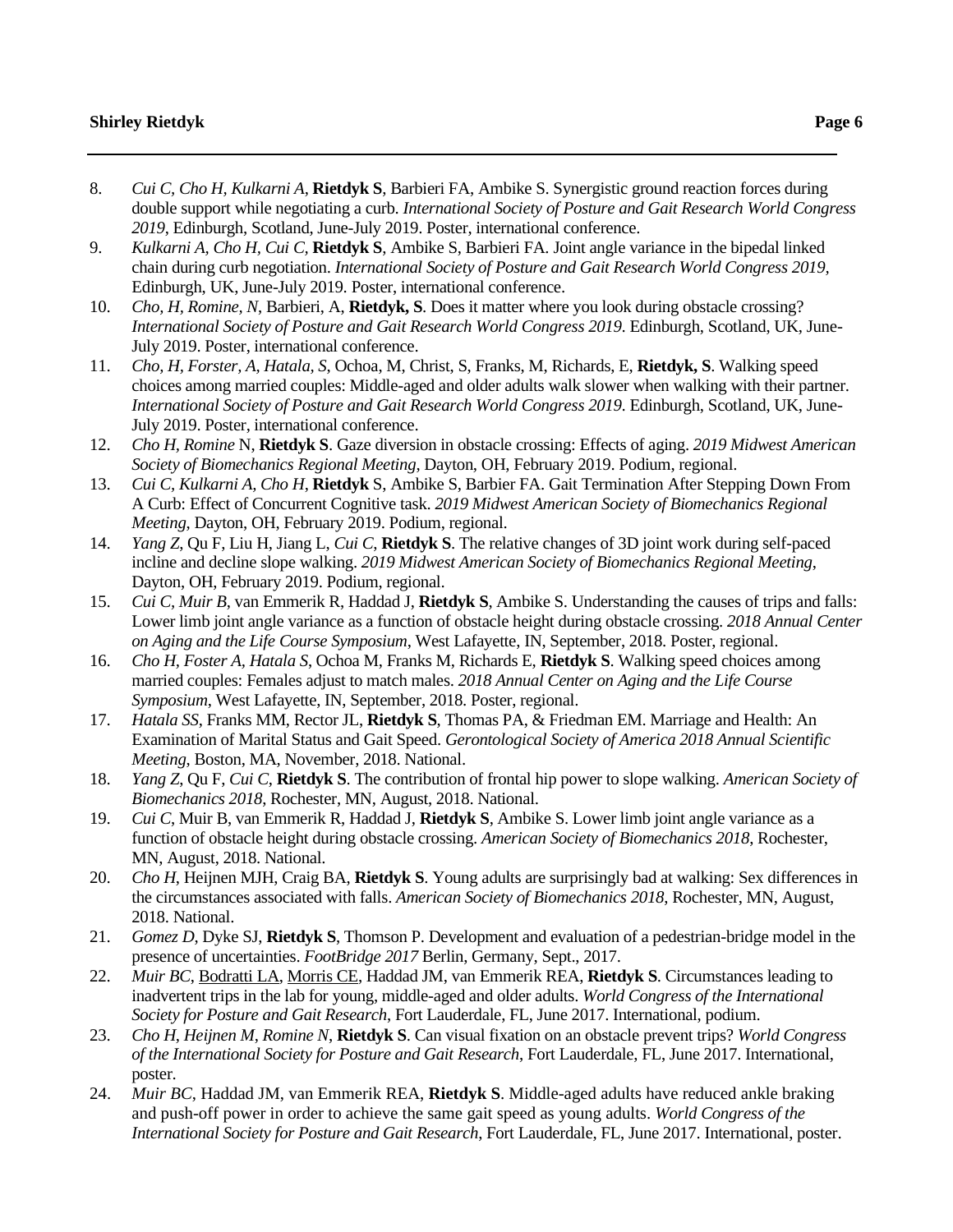- 25. *Muir BC*, Haddad JM, van Emmerik REA, **Rietdyk S**. Stepping over obstacles reveals gait changes in middle-aged adults not evident during steady state gait. *World Congress of the International Society for Posture and Gait Research*, Fort Lauderdale, FL, June 2017. International, podium.
- 26. *Cui C*, **Rietdyk S**, Ambike S. Lower-limb joints stabilize trailing toe height during repeated obstacle crossing: A UCM analysis. *World Congress of the International Society for Posture and Gait Research*, Fort Lauderdale, FL, June 2017.
- 27. *Heijnen MJH*, **Rietdyk S**. Failures in adaptive locomotion: Knowledge of obstacle contact is instrumental to guide limb trajectory. *World Congress of the International Society for Posture and Gait Research*, Fort Lauderdale, FL, June 2017. International, poster.
- 28. Gómez S, Marulanda J, Thomson P, García JJ, *Gómez D*, Ortiz AR, Dyke SJ, Caicedo J, **Rietdyk S**. Benchmark Problem for Assessing Effects of Human-Structure Interaction in Footbridges. In Dynamics of Civil Structures, Volume 2. Conference Proceedings of the *Society for Experimental Mechanics* Series. 2017 (pp. 213-222). Springer, Cham.
- 29. *Cruise D,* Chagdes JR, *Liddy JJ,* **Rietdyk S**, Haddad JM, Zelaznik HN & Raman A. Studying Balance on an Active Balance Board with Controllable Stiffness and Time-delay. *Midwest American Society of Biomechanics*, Grand Rapids, MI. February, 2017. Regional, podium.
- 30. *Pontecorvo SM, Heijnen MJH, Muir BC*, **Rietdyk S**. Relationship between gaze behavior and failure to cross a stationary, visible obstacle. *Midwest American Society of Biomechanics*, Grand Valley, MI, February 2017. Regional, podium.
- 31. *Cho HY, Romine N, Kim J, Heijnen M,* Ziaie B, **Rietdyk S**. Gait asymmetry during uphill, downhill and level walking while outdoors. *Midwest American Society of Biomechanics*, Grand Valley, MI, February 2017. Regional, podium.
- 32. *Gomez D*, Dyke SJ, **Rietdyk S**, Ramirez J. Efectos de la interacción dinámica humano-estructura en puentes peatonales (Dynamic human-structure interaction effects in footbridges). *18 Convencion Cientifica de Ingenieria y Arquitectura (18th Scientific Convention of Engineering and Architecture*), Havana, Cuba. November, 2016. International, poster.
- 33. Haddad, J.M., Snyder, S., McDonough, M.H., **Rietdyk, S**., *Simon, K*., Altenburger, P.A., *Salsabili, H*., Zauber, E., & Huber, J.E. A combined cognitive- and balance-based training intervention for people with Parkinson's disease: COBALT. *4th World Parkinson Congress*, Portland, OR. September, 2016. International, poster.
- 34. *Salsabili, H*., Huber, J.E., Snyder, S., *Simon, K*., McDonough, M.H., **Rietdyk, S**., & Haddad, J.M. The integration between posture, manual control, and speech in people with Parkinson's disease*. 4th World Parkinson Congress*, Portland, OR*.* September, 2016. International, poster.
- 35. Chagdes JR\*, *Liddy, J.J*., Huber, J.E., Zelaznik, H.N., **Rietdyk, S**., Raman, A., & Haddad, J.M. Dynamic instabilities induced through altered visual cues and their relationship to postural response latencies. American Society of Mechanical Engineering, *International Design Engineering Technical Conferences & Computer and Information in Engineering Conference*, Charlotte, NC. August, 2016. International, podium.
- 36. *Cho HY, Romine N, Kim J, Heijnen M*, Ziaie B, **Rietdyk S**. Gait asymmetry during uphill, downhill and level walking while outdoors. *40th Annual Meeting of the American Society of Biomechanics*, Raleigh, NC. August, 2016. National, poster.
- 37. *Romine N, Cho HY, Kim J, Heijnen M*, Ziaie B, **Rietdyk S**. Gait asymmetry during outdoor unrestrained locomotion in able-bodied participants.  $40<sup>th</sup>$  Annual Meeting of the American Society of Biomechanics, Raleigh, NC. August, 2016. National, poster.
- 38. *Liddy JJ\*,* Chagdes, J.R., Huber, J.E., Zelaznik, H.N., **Rietdyk, S**., Raman, A., & Haddad, J.M. Neuromuscular time-delay and visually-induced dynamic instabilities. The North American Society for the Psychology of Sport and Physical Activity, Montreal, QB, June, 2016. National, poster.
- 39. Chagdes, J.R., Haddad, J.M., **Rietdyk, S.,** Zelaznik, H.N., and Raman, A. "Understanding the role of timedelay on maintaining upright stance on rotational balance boards," Proceedings of the ASME 2015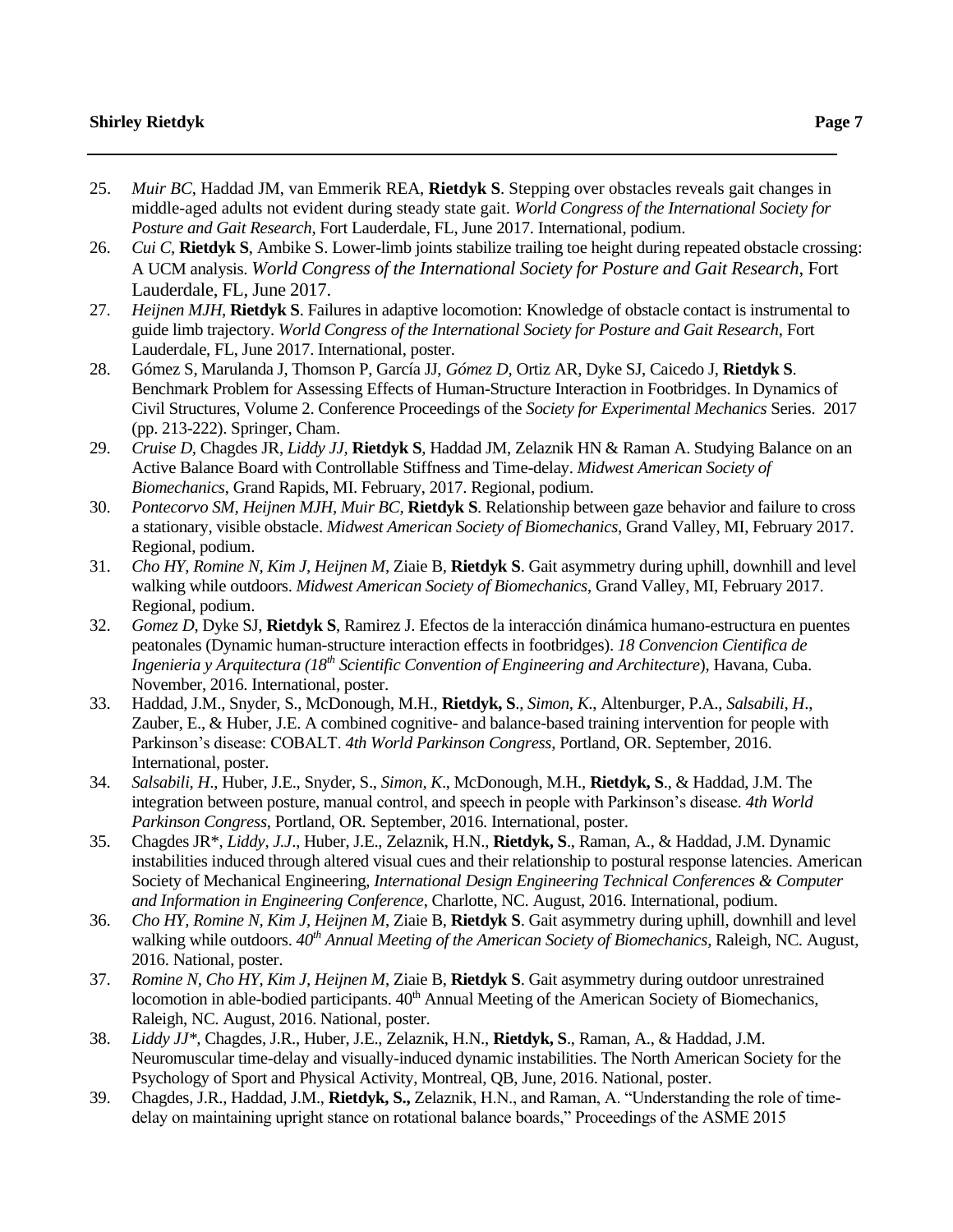International Design Engineering Technical Conferences & Computer and Information in Engineering Conference, Boston, MA, August 2015. National.

- 40. *Cruise D*, **Rietdyk S**, Haddad JM, Zelaznik HN, Chagdes JR, *Liddy JJ*, Raman A. Principal component analysis of human balance on a tunable balance board. 39<sup>th</sup> Annual Meeting of the American Society of Biomechanics, Columbus, OH, USA. National, poster.
- 41. *Heijnen MJH*, **Rietdyk S**. Falls in the real world are related to obstacle crossing behaviors in a lab setting for young adults. World Congress of the International Society for Posture and Gait Research, Seville, Spain, June 2015. International, poster.
- 42. *Heijnen MJH, Kim A, Kim J*, Ziaie B, **Rietdyk S**. The step width of young and middle-aged adults was substantially reduced by texting and walking. World Congress of the International Society for Posture and Gait Research, Seville, Spain, June 2015. International, poster.
- 43. *Pontecorvo SM, Heijnen MJH, Muir BC*, **Rietdyk S**. Relationship between gaze behavior and failure to cross a stationary, visible obstacle. World Congress of the International Society for Posture and Gait Research, Seville, Spain, June 2015. International, poster.
- 44. *Kim A, Kim J, Heijnen MJH*, **Rietdyk S**, Ziaie B. Concurrent validity of a wearable smartphone-enabled camera-based system for assessment of postural sway. World Congress of the International Society for Posture and Gait Research, Seville, Spain, June 2015. International, poster.
- 45. *Liddy JJ, Kim J, Heijnen MJH, Kim A*, Ziaie B. **Rietdyk S**. Reliability of multifractal detrended fluctuation analysis using smartphone technology. World Congress of the International Society for Posture and Gait Research, Seville, Spain, June 2015. International, poster.
- 46. *Raffegeau TE*, Haddad JM, Huber JE, **Rietdyk, S**. Walking while talking is cognitively demanding for young adults. World Congress of the International Society for Posture and Gait Research, Seville, Spain, June 2015. International, poster.
- 47. *Liddy JJ*, Haddad JM, Huber JE, Claxton LJ, **Rietdyk S**, Zelaznik, H. Assessing Bimanual Coordination with the Microsoft Kinect*. Proceedings of the North American Society for the Psychology of Sport and Physical Activity NASPSPA 2015 J*une, 2015, Portland, Oregon, USA. National.
- 48. Beltran-Pulido AF, Chagdes JR, Zelaznik HN, Chiu G, Haddad JM, **Rietdyk S**, and Raman A. Fitts' law behavior when producing rapid aiming movements with delayed visual feedback. Proceedings of the North American Society for the Psychology of Sport and Physical Activity NASPSPA 2015 June, 2015, Portland, Oregon, USA.
- 49. **Rietdyk S,** *Heijnen MJH, Muir BC.* Failures of Proactive Gait Adaptations: Individual and Environmental Characteristics that Result in Failure to Cross a Visible, Stationary Obstacle. World Congress of the International Society for Posture and Gait Research, Vancouver, Canada, June 2014. International, podium at symposium *"Proactive and Reactive Adaptations to Slips and Trips: Implications for Fall-Risk Assessment and Rehabilitation"*.
- 50. *Heijnen MJH,* **Rietdyk S**. Prevalence and circumstances of falls in young adults: 29% fell in a five week observation period. World Congress of the International Society for Posture and Gait Research, Vancouver, Canada, June 2014. International, poster.
- 51. *Heijnen MJH,* **Rietdyk S**. Failure to clear stationary, visible obstacles is affected by surface characteristics. World Congress of the International Society for Posture and Gait Research, Vancouver, Canada, June 2014. International, poster.
- 52. *Muir BC*, Haddad JM, **Rietdyk S**, Van Emmerik REA. Dynamic gait instability occurs at different time scales for young and older adults. World Congress of the International Society for Posture and Gait Research, Vancouver, Canada, June 2014. International, poster.
- 53. *Muir BC*, **Rietdyk S**, Haddad JM, *Heijnen MJH*. The effects of advancing age on adaptive gait: a comparison of adults aged 20-25 years, 65-79 years, and 80-91 years. World Congress of the International Society for Posture and Gait Research, Vancouver, Canada, June 2014. International, poster.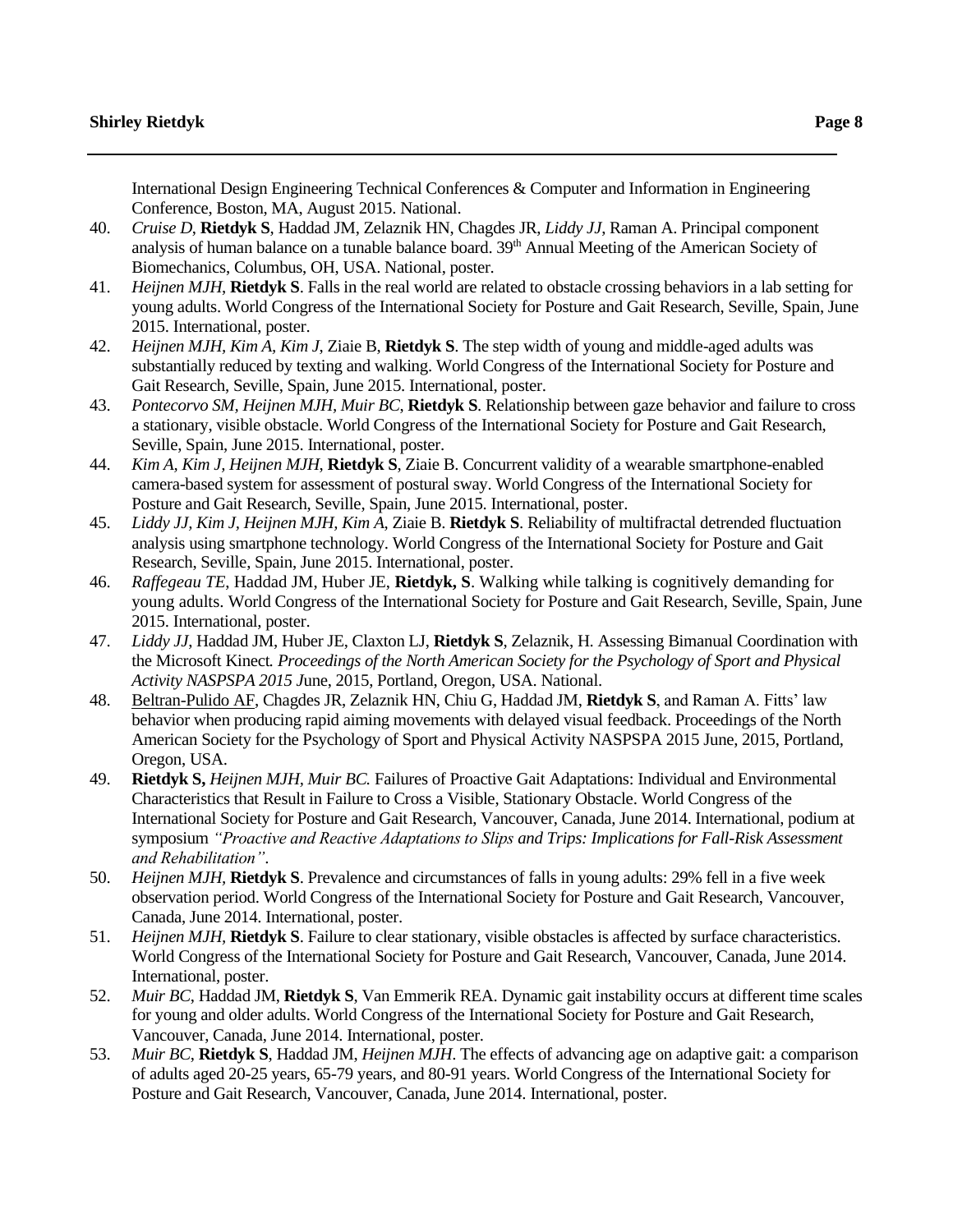- 54. *Kim A,* Kim J*,* **Rietdyk S**, Ziaie B. Field assessment of gait: Valid measures of step length and step width provided with a simple, inexpensive device. World Congress of the International Society for Posture and Gait Research, Vancouver, Canada, June 2014. International, poster.
- 55. *Kim A,* Kim J*,* **Rietdyk S**, Ziaie B. A wearable optical gait analysis system using smartphone camera to assess spatio-temporal parameters. World Congress of Biomechanics WCB 2014, Boston, MA, July 2014. International, poster.
- 56. *Muir BC*, **Rietdyk S**, Haddad JM, Van Emmerik REA. Age-Related Changes in Foot Placement Variability when Approaching and Stepping Over an Obstacle. World Congress of Biomechanics WCB 2014, Boston, MA, July 2014. Presentation selected as finalist in PhD level Student Paper Competition. International, podium.
- 57. *Heijnen MJH*, **Rietdyk S**. Failure to Clear a Stationary Visible Obstacle During Gait in Older Adults. World Congress of Biomechanics WCB 2014, Boston, MA, July 2014. International, poster.
- 58. Chagdes JR, **Rietdyk S**, Haddad JM, Zelaznik HN, Raman A, *Denomme L*, Cinelli M. Limit cycles in standing human posture are an indicator of neuromuscular impairment. World Congress of Biomechanics Conference WCB 2014, Boston, MA, July 2014. International.
- 59. Chagdes JR, **Rietdyk S**, Haddad JM, Zelaznik HN, *Denomme L*, Cinelli ME, Raman A. Dynamic stability and limit cycles in upright human posture. 17th U.S. National Congress on Theoretical & Applied Mechanics USNCTAM 2014, East Lansing, MI, June 2014. National, podium.
- 60. Kristen L. Clark, Kathryn A. Sands, Steven McKenzie, Jeff M. Haddad, **Shirley Rietdyk**, Wayne W. Campbell. Effects of whey protein supplementation on dietary compensation and muscle energetics in elderly adults. Experimental Biology*,* Boston, USA, April 2013. National, poster.
- 61. Kathryn A. Sands, Kristen L. Clark, Stephen McKenzie, Jeff M. Haddad, **Shirley Rietdyk**, Wayne W. Campbell. Effects of short-term protein supplementation on muscle work efficiency in elderly adults. Experimental Biology, Boston, USA, April 2013. National, poster.
- 62. *Raffegeau, T.,* **Rietdyk, S.,** Haddad, J. M., & Huber, J. The impact of extemporaneous speech on adaptive locomotion. National Association of Sport Psychology and Physical Activity (NASPSPA). New Orleans, Louisiana, June 2013. National, podium.
- 63. *Muir BC*, **Rietdyk S**, Haddad JM. The transition period between initiation and steady state gait as a function of advancing age. 60th annual Meeting of the American College of Sports Medicine and 4th World Congress on Exercise is Medicine. Indianapolis, IN, May, 2013. Abstract published in: Medicine and Science in Sports and Exercise, 45. National, poster.
- 64. *Raffegeau T,* **Rietdyk S**, Haddad JM, Huber JE. Gait and speech are interdependent in young healthy adults. 60th annual Meeting of the American College of Sports Medicine and 4th World Congress on Exercise is Medicine. Indianapolis, IN, May, 2013. Abstract published in: Medicine and Science in Sports and Exercise, 45. National, poster.
- 65. *Heijnen MJH,* **Rietdyk S**. A stored obstacle representation successfully guided lead limb but not trail limb trajectories during obstacle crossing. International Society for Posture and Gait Research, Trondheim, Norway, June 2012. International, poster.
- 66. *Chagdes JR*, **Rietdyk S**, Haddad JM, Zelaznik HN, Raman A. Nonlinear dynamics and bifurcations in postural control on rigid surfaces and rotational balance boards. American Society of Mechanical Engineers 2012 Summer Bioengineering Conference, June 2012, Fajardo, Puerto Rico. National, poster.
- 67. Haddad JM, **Rietdyk S**, *Ryu JH.* The task-dependent modulation of posture in young adults. North American Society for Psychology of Sport and Physical Activity, Honolulu, HI, June 2012. National, podium at symposium *"Life-span changes in the integration of posture with other goal-directed behaviors"*.
- 68. *Raffegeau TE, Seaman JM, Ryu JH, Muir B;* Haddad JM, **Rietdyk S***.* Balance training to improve the performance of dual-task activities in older adults. North American Society for Psychology of Sport and Physical Activity, Honolulu, HI, June 2012. National, *podium at symposium "Life-span changes in the integration of posture with other goal-directed behaviors"*.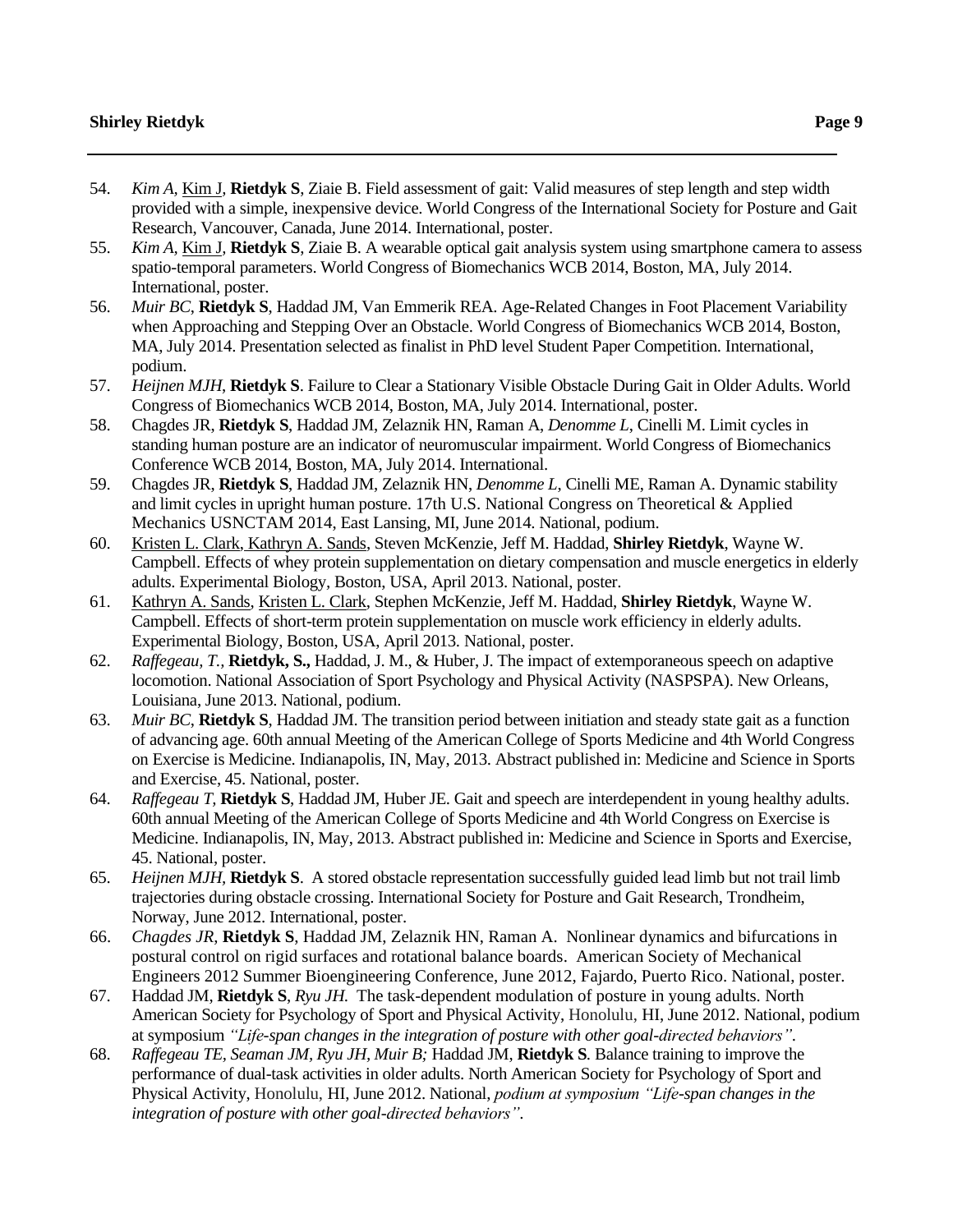- 69. *Heijnen MJH, Muir BC*, **Rietdyk S**. Increased toe clearance accuracy during obstacle avoidance: Validation of cubic interpolation to upsample kinematic data. 35th Annual Meeting of the American Society of Biomechanics, Long Beach, CA, August 2011. National, poster.
- *70. Muir BC*, **Rietdyk S**, Haddad JM, *Seaman JM, Heijnen MJH*. The effects of balance training on obstacle crossing in older adults. 35th Annual Meeting of the American Society of Biomechanics, Long Beach, CA, August 2011. National, poster*.*
- *71. Chagdes J*, Raman A, **Rietdyk S**, Haddad J, Zelaznik H. Nonlinear dynamics and bifurcations in postural control with and without a wobble board. 35<sup>th</sup> Annual Meeting of the American Society of Biomechanics, Long Beach, CA, August 2011. National, poster.
- 72. *Heijnen MJH, Muir BC*, **Rietdyk S**. Motor adaptation to repeated obstacle crossing during locomotion. Progress in Motor Control VIII, Cincinnati, OH, July 2011. International, poster.
- 73. *Muir BC*, **Rietdyk S**, Haddad JM, *Seaman JM*. Improving gait characteristics in older adults: the effect of Biodex Balance System SD<sup>TM</sup> versus wobble board balance training. Sixteenth Biennial Conference for the Canadian Society for Biomechanics, Kingston, Ontario, Canada, June 2010. National, podium.
- 74. *Schanfein L*, **Rietdyk S**. The use of self-motion feedback with a balance screening and training system for balance control in younger and older dancers. Proceedings from the 19th Annual Conference of the International Association of Dance Medicine and Science, The Hague, Netherlands, October 2009. International.
- 75. *Marshall A*, Davies P, **Rietdyk S**. An investigation of differences in startle physiological measures between sonic booms and other transients. 38th International Congress and Exposition on Noise Control Engineering, Ottawa, Canada, August 2009. International.
- 76. *Rhea CK*, Haddad JM, **Rietdyk S**. Control of adaptive gait: effect of experience and light level on action and perception. North American Society for Psychology of Sport and Physical Activity, Austin, TX, June 2009. National, poster.
- 77. *Drifmeyer JE*, **Rietdyk S**. Step cycle regulation for accurate foot placement. North American Society for Psychology of Sport and Physical Activity, Austin, TX, June 2009. National, poster.
- 78. *Schanfein L*, **Rietdyk S**. Relationship between center of pressure displacement and estimated stability of dancers and non-dancers while in a moving room. The Fourth North American Congress on Biomechanics, Ann Arbor, MI, August 2008. International, podium.
- 79. *Rhea CK, Drifmeyer JE*, **Rietdyk S**. Increased exposure to an obstacle crossing task decreased toe elevation at obstacle crossing, but not estimation of obstacle height. The Fourth North American Congress on Biomechanics, Ann Arbor, MI, August 2008. International, poster.
- 80. *Silver TA, Ryu JH*, Haddad JM, **Rietdyk S**. Comparison of Center of Pressure in Inverted and Upright Stance Positions. North American Society for the Psychology of Sport and Physical Activity, NASPSPA 2008, Niagara Falls, ON, June 2008. National, poster.
- 81. *Silver TA*, **Rietdyk S**, Haddad JM. A comprehensive approach to the center of pressure differences between yoginis and controls. American College of Sports Medicine, Indianapolis, IN, June 2008. National, podium.
- 82. *Schanfein L* and **Rietdyk S**. Location of stationary visual references alters center of pressure displacement among university modern dancers. Proceedings from the 17th Annual Conference of the International Association of Dance Medicine and Science, Canberra, Australia, Oct 2007. International, podium.
- 83. *Rhea CK* & **Rietdyk S**. Height estimation of an obstacle is scaleable to toe elevation at obstacle crossing. 2007 Annual Conference of the American Society of Biomechanics, Palo Alto, CA, August 2007. National, poster.
- 84. *Schanfein L* & **Rietdyk S**. Location of stationary visual references alters center of pressure displacement. North American Society for the Psychology of Sport and Physical Activity, NASPSPA 2007, San Diego, CA, June, 2007. National, poster.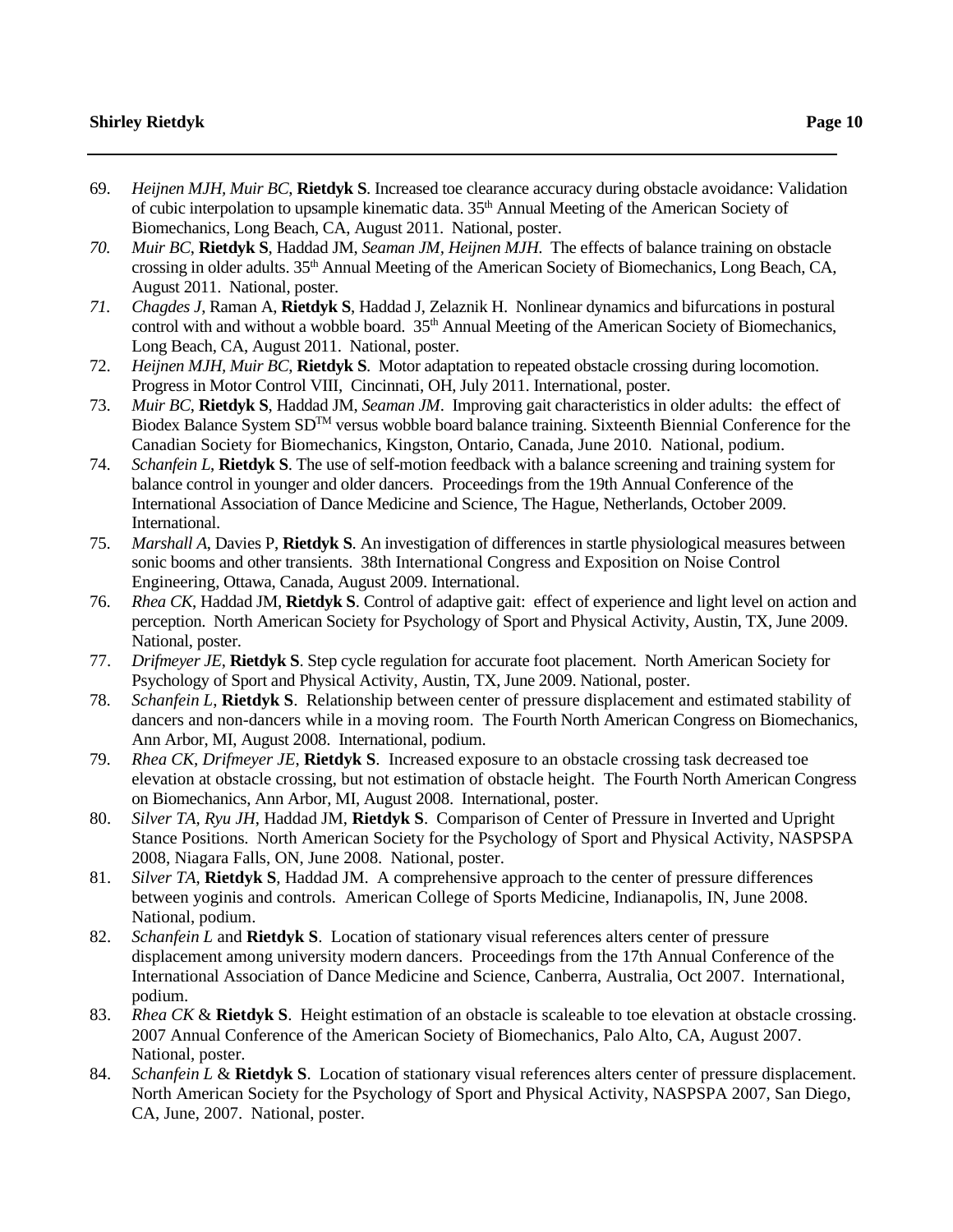- 85. *Silver TA* & **Rietdyk S**. Visual fixation effects on quiet standing: Yoginis versus controls. North American Society for the Psychology of Sport and Physical Activity, NASPSPA 2007, San Diego, CA, June, 2007. National, poster.
- 86. *Rhea CK* & **Rietdyk S**. Does varying amounts of optic flow prior to gait initiation alter kinematics? North American Society for the Psychology of Sport and Physical Activity, NASPSPA 2007, San Diego, CA, June, 2007. National, podium.
- 87. *Rhea CK* & **Rietdyk S**. Dynamic versus static vision prior to obstacle avoidance: does optic flow affect foot placement and limb elevation? Fourteenth Biennial Conference for the Canadian Society for Biomechanics, Waterloo, Ontario, Canada, August, 2006. National, poster.
- 88. **Rietdyk S,** Zelaznik HN & *Rhea CK*. Interaction of timing and postural control: Is there competition for cerebellar resources? Fourteenth Biennial Conference for the Canadian Society for Biomechanics, Waterloo, Ontario, Canada, August, 2006. National, podium.
- 89. *Rhea CK* & **Rietdyk S**. Increased exteroceptive information did not alter lower limb kinematics during obstacle avoidance. North American Society for the Psychology of Sport and Physical Activity, NASPSPA 2006, Denver, CO, June 2006. International, podium.
- 90. Zelaznik HN & **Rietdyk S**. Applications of Event and Emergent Timing Processes to Postural Control. New England Sequencing and Timing Meeting, New Haven, CT, March 2006. Regional, podium.
- 91. *Naksuk N*, Lee CSG & **Rietdyk S.** Whole-body human-to-humanoid motion transfer. In IEEE-RAS International Conference on Humanoid Robots, Humanoids 2005, Tsukuba, Japan, December 2005. p. 104-109. doi: 10.1109/ICHR.2005.1573553 International, podium.
- 92. **Rietdyk S**, *Rhea C* & Ferguson M. Tripping with the trail foot affected trail clearance but not lead clearance in subsequent trials. Progress in Motor Control V, Pennsylvania State University, Pennsylvania, August 2005. National, poster.
- 93. *Rhea C* & **Rietdyk S**. Gait adaptation: Lead toe clearance continually decreased over multiple exposures with and without on-line visual information. XXth Congress of the International Society of Biomechanics, Cleveland, Ohio, August 2005. International, poster.
- 94. **Rietdyk S**, *Torgerud SR*, McGlothlin JD & *Knezovich MJ*. Stationary visual cues reduced centre of pressure displacement in a dynamic environment for experienced roofers. XXth Congress of the International Society of Biomechanics, Cleveland, Ohio, August 2005. International, podium.
- 95. *Rhea C* & **Rietdyk S**. Increased exposure to visual interference altered gait kinematics while avoiding an obstacle. North American Society for the Psychology of Sport and Physical Activity, NASPSPA 2005, St. Petersburg, Florida, June 2005. International, poster.
- 96. **Rietdyk S** & *Rhea C*. Gait adaptations: Obstacle position cues modify foot placement and clearance. North American Society for the Psychology of Sport and Physical Activity, NASPSPA 2005, St. Petersburg, Florida, June 2005. International, podium.
- 97. *Torgerud SR*, **Rietdyk S**, McGlothlin JD & *Knezovich MJ*. Quiet standing and stability limits: effect of work experience and age. 28<sup>th</sup> Annual Meeting of the American Society of Biomechanics, Portland, OR, September 2004. National, poster.
- 98. **Rietdyk S.** Anticipatory locomotor adjustments of the trail limb during surface accommodation. Thirteenth Biennial Conference for the Canadian Society for Biomechanics, Halifax, Nova Scotia, August 2004. National, poster.
- 99. **Rietdyk S**, McGlothlin JD & Williams JL. Control of step width while carrying light symmetrical loads and negotiating an elevated surface. American College of Sports Medicine, Indianapolis, IN, June 2004. National, podium.
- 100. **Rietdyk S**, McGlothlin JD & *Torgerud SR*. How is Postural Stability Affected by Age and Manual Materials Handling in the Occupational Environment? Fourth Annual Symposium of the University of Cincinnati NIOSH-supported Education and Research Center Pilot Research Project, Cincinnati, October 2003. Regional, podium.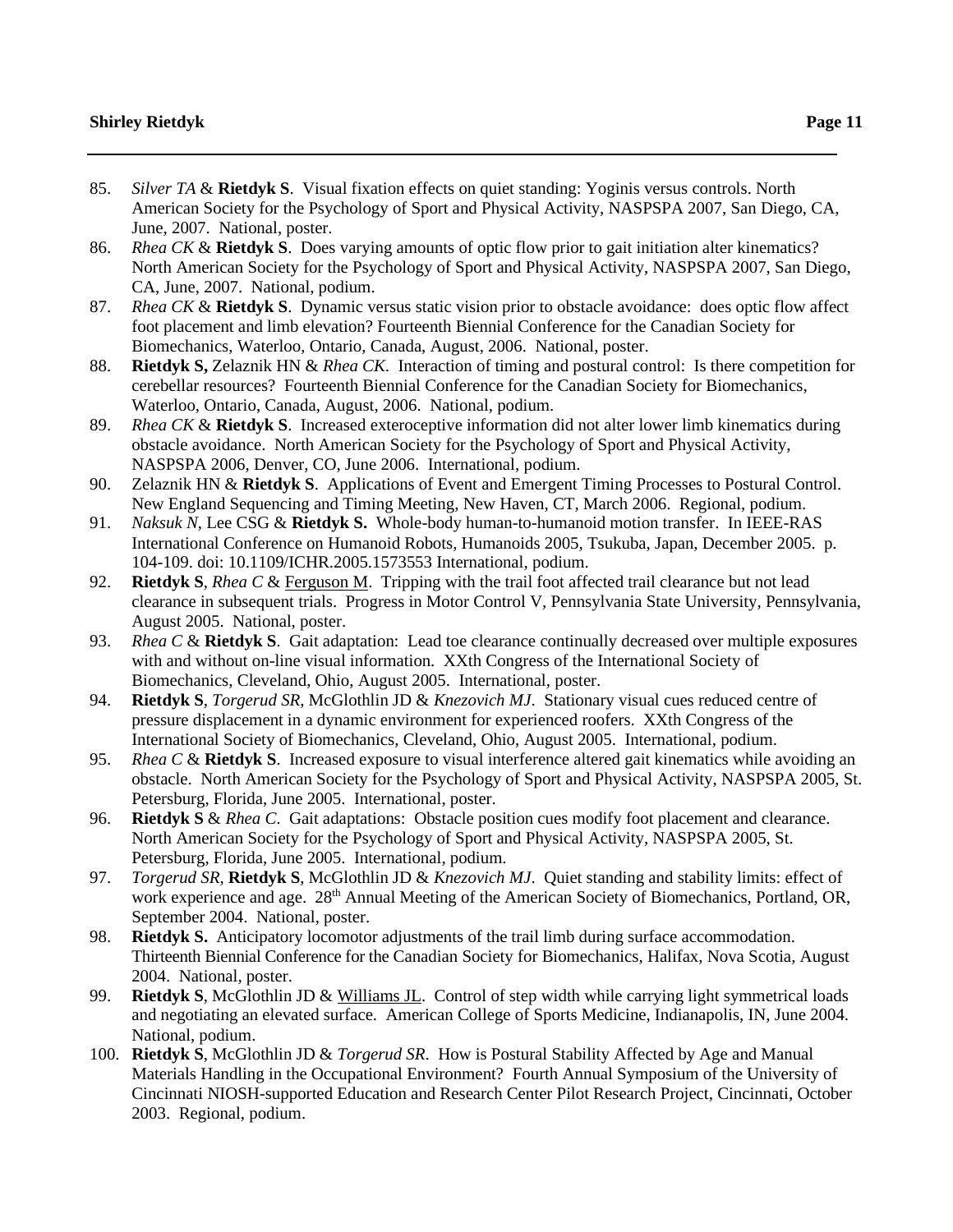- 101. **Rietdyk S**, McGlothlin JD& *Torgerud SR*. Worksite trips and falls: effect of age and handling small loads. 27<sup>th</sup> Annual Meeting of the American Society of Biomechanics, Toledo, OH, September 2003. National, podium.
- 102. *Torgerud SR* & **Rietdyk S**. Moving room paradigm: adaptation during prolonged and repeated exposures. 27th Annual Meeting of the American Society of Biomechanics, Toledo, OH, September 2003. National, poster.
- 103. *Potts S*, McGlothlin JD & **Rietdyk S**. Practices that contribute to reduced incidences of falls from elevations in the construction industry. American Industrial Hygiene Conference and Exposition, Dallas, TX, May 2003. National, podium.
- 104. **Rietdyk S**, McGlothlin JD, *Torgerud S* & Baria AT. How is postural stability affected by age and manual materials handling in the occupational environment? Third Annual Symposium of the University of Cincinnati NIOSH-supported Education and Research Center Pilot Research Project, Cincinnati, October 2002. Regional, poster.
- 105. **Rietdyk S** & Wiley K. Anticipatory behaviour during recovery from unexpected perturbations: Younger verses older adults. IV World Congress on Biomechanics, Calgary, Canada, August 2002. International, podium.
- 106. *McCarty J* & **Rietdyk S**. Consistency of putter trajectory and golf putting accuracy. IV World Congress on Biomechanics, Calgary, Canada, August 2002. International, podium.
- 107. Winter DA, **Rietdyk S**, Patla AE & Ishac MG. Postural motor response synergies to force perturbations. XXVth Congress of the Societe-de-Biomecanique and XIth Congress of the Societe-Canadienne-de-Biomechanique, Montreal, Canada, Aug 2000. April 2000. National, poster.
- 108. **Rietdyk S**, Patla AE, Winter DA, Ishac MG & Little CE. Kinetic strategies and stiffness for balance recovery from sagittal upper body perturbations during standing. 14th Symposium of the International Society for Posture and Gait Research, Waterloo, Canada. International, poster*.*
- 109. **Rietdyk S**, Patla AE, Winter DA, Ishac MG & Little CE. Controlling postural recovery from medio-lateral perturbations of the upper body during standing: Joint kinetic strategies and the role of joint stiffness. Identifying Control Mechanisms for Postural Behavior: Satellite Meeting to the Society for Neuroscience, Los Angeles, California, November, 1998. National, poster.
- 110. **Rietdyk S**, Patla AE, Winter DA, Ishac MG & Little CE. Kinetic strategies for balance recovery during medio-lateral perturbations of the upper body during standing. NACOB '98: The Third North American Congress on Biomechanics, Waterloo, Ontario, 1998. International, podium.
- 111. **Rietdyk S**, Patla AE & Winter DA. Comparison of the perturbation moment to the net response moment: A technique to quantify the overall body response. 28<sup>th</sup> Annual Meeting: Society for Neuroscience, Los Angeles, California, November, 1998. National, poster.
- 112. **Rietdyk S**, Winter DA, Patla AE, Ishac MA, Little CE & Judge S. Kinetic analysis to determine components of balance response to medio-lateral perturbations: Development of a Computer Simulation. 13th Symposium of the International Society for Posture and Gait Research, Paris, France, 1997. International, poster.
- 113. Little CE, Patla AE, Winter DA, **Rietdyk S** & Judge S. Unexpected trunk perturbations reveal considerable complexity in postural control. 13<sup>th</sup> Symposium of the International Society for Posture and Gait Research, Paris, France, 1997. International, poster.
- 114. **Rietdyk S** & Patla AE. Strategies used to recover from a trip: The effect of stability constraints. Ninth Biennial Conference and Symposium: Canadian Society for Biomechanics, Vancouver, British Columbia, 1996. National, podium.
- *115.* Patla AE, Elliot DB, Flanagan J, **Rietdyk S** & Spaulding S. Effects of age-related maculopathy on strategies for going over obstacles of different heights and contrast*. 2nd Annual North American Clinical Gait Laboratory Conference, Waterloo, Ontario, 1995. International, poster.*
- 116. Patla AE, Goodale MA, **Rietdyk S**, Adkin A & Silcher C. Role of binocular vision in obstacle avoidance during locomotion. 25<sup>th</sup> Annual Meeting: Society for Neuroscience, San Diego, California, 1995. National, poster.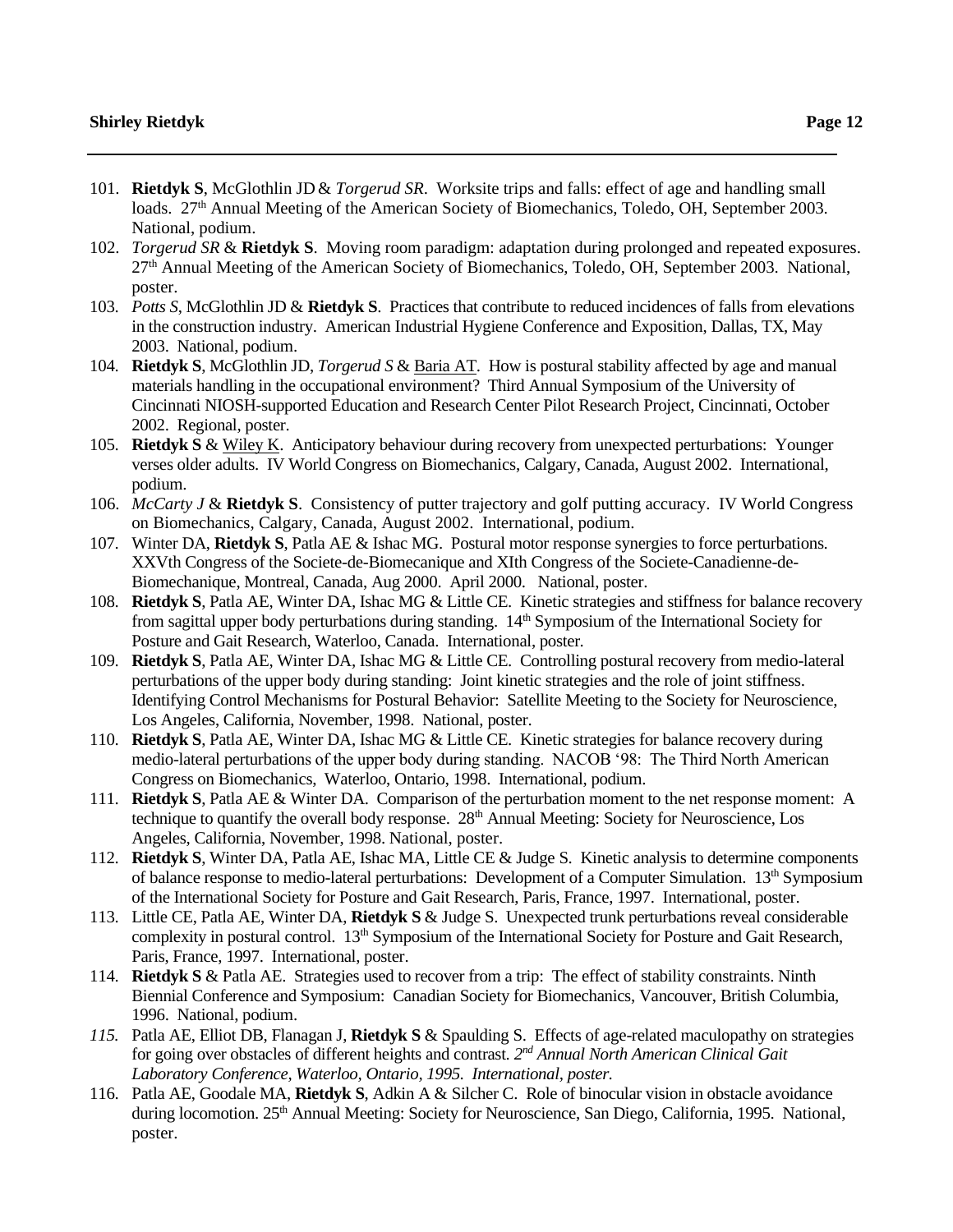- 117. **Rietdyk S** & Patla AE. The contribution of vision and muscle proprioception to the termination of gait. Eighth Biennial Conference and Symposium: Canadian Society for Biomechanics, Calgary, Alberta, 1994. National, poster.
- 118. **Rietdyk S**, Patla AE, Cavanagh PR & Becker MB. The role of the kinaesthetic system in the control of lower limb movement during locomotion. 24<sup>th</sup> Annual Meeting: Society for Neuroscience, Miami Beach, Florida, 1994. National, poster.
- 119. Elliot DB, Flanagan JG, Patla A, Spaulding S, **Rietdyk S** & Strong G. The Waterloo Vision and Mobility Study: Vision impairment in the control of posture. Optical Society of America*,* Washington, D.C., 1993. National, poster*.*
- 120. Patla AE, **Rietdyk S**, Prentice S, Unger-Peters G & Gobbi L. Understanding the roles of sensory inputs in the control of limb trajectory over obstacles during locomotion. 23<sup>rd</sup> Annual Meeting: Society for Neuroscience, Washington D.C., Virginia, 1993. National, poster.
- 121. Spaulding SJ, Patla AE, **Rietdyk S**, Flanagan J & Elliot D. Effect of surface characteristics on gait modification in individuals with age-related macular degeneration. 22<sup>nd</sup> Annual Meeting: Society for Neuroscience, Anaheim, California, 1992. National, poster.
- 122. **Rietdyk S** & Patla AE. The neural control of running: Is the step cycle programmed independently? NACOB II: The Second North American Congress on Biomechanics, Chicago, Illinois, 1992. International, podium.
- 123. Patla AE, Martin C & **Rietdyk S**. The effect of visually inferred property of an obstacle on obstacle avoidance response during locomotion in humans. XI International Symposium on Posture and Gait: Control Mechanisms, Portland, Oregon, 1992. International, poster.
- 124. Patla AE, Prentice S, Martin C & **Rietdyk S**. The bases for selection of alternate foot placement during locomotion in humans. XI International Symposium on Posture and Gait: Control Mechanisms, Portland, Oregon, 1992. International, poster.
- 125. Patla AE & **Rietdyk S**. Effect of obstacle height and width on gait patterns. XIII International Society of Biomechanics Congress, Perth, Australia, 1991. International, poster.
- 126. Patla AE & **Rietdyk S**. Characteristics of the foot trajectory while going over obstacles during locomotion. 21st Annual Meeting: Society for Neuroscience, New Orleans, Louisiana, 1991. National, poster.
- 127. **Rietdyk S**, Patla AE, Frank JS, Winter DA & Walt SE. The stepping response test for balance assessment. Canadian Society for Biomechanics, Human Locomotion VI, Quebec City, Canada, 1990. National, podium.

# **INVITED LECTURES**

- 1. Rietdyk S. Can Slips, Trips, and Falls be Beneficial? Information Gained from Locomotor Failures. Inaugural speaker at CEREBBRAL Member Highlight Presentations (CEREBBRAL: Center for Research on Brain, Behavior, and Neurorehabilitation). Purdue, November 2019. Regional meeting
- 2. Rietdyk S. Factors associated with falls: Unsupervised learning with data from a national survey. Purdue's Data Science Coffee Klatch, October, 2019. Regional meeting.
- 3. Rietdyk S. Sex differences in the frequency and circumstances of falls across the adult lifespan. Women's Global Health Institute (WGHI)/Purdue Institute of Inflammation, Immunology and Infectious Disease (PI4D) Sponsored Symposium: Gut to Brain, September 2018. Regional meeting.
- 4. Rietdyk S. Opening keynote lecture: Identifying the role of the task, the environment, and the individual in shaping locomotor behavior. IX Brazilian Motor Behavior Congress, Bauru, Brazil, August 2018. National meeting.
- 5. Rietdyk S. Control of adaptive locomotion: The effect of vision and age-associated changes. First Brazilian Motor Behavior School, Bauru, Brazil, August 2018. National meeting.
- 6. Huber J. & Rietdyk S. Emerging Technology: How to Improve Communication and Maintain Balance. Center on Aging and the Life Course Scholars in the Spotlight and Spring Luncheon, Purdue, West Lafayette, IN; copresented with Dr. Jessica Huber (Speech Language and Hearing Sciences), April 2018. Regional meeting.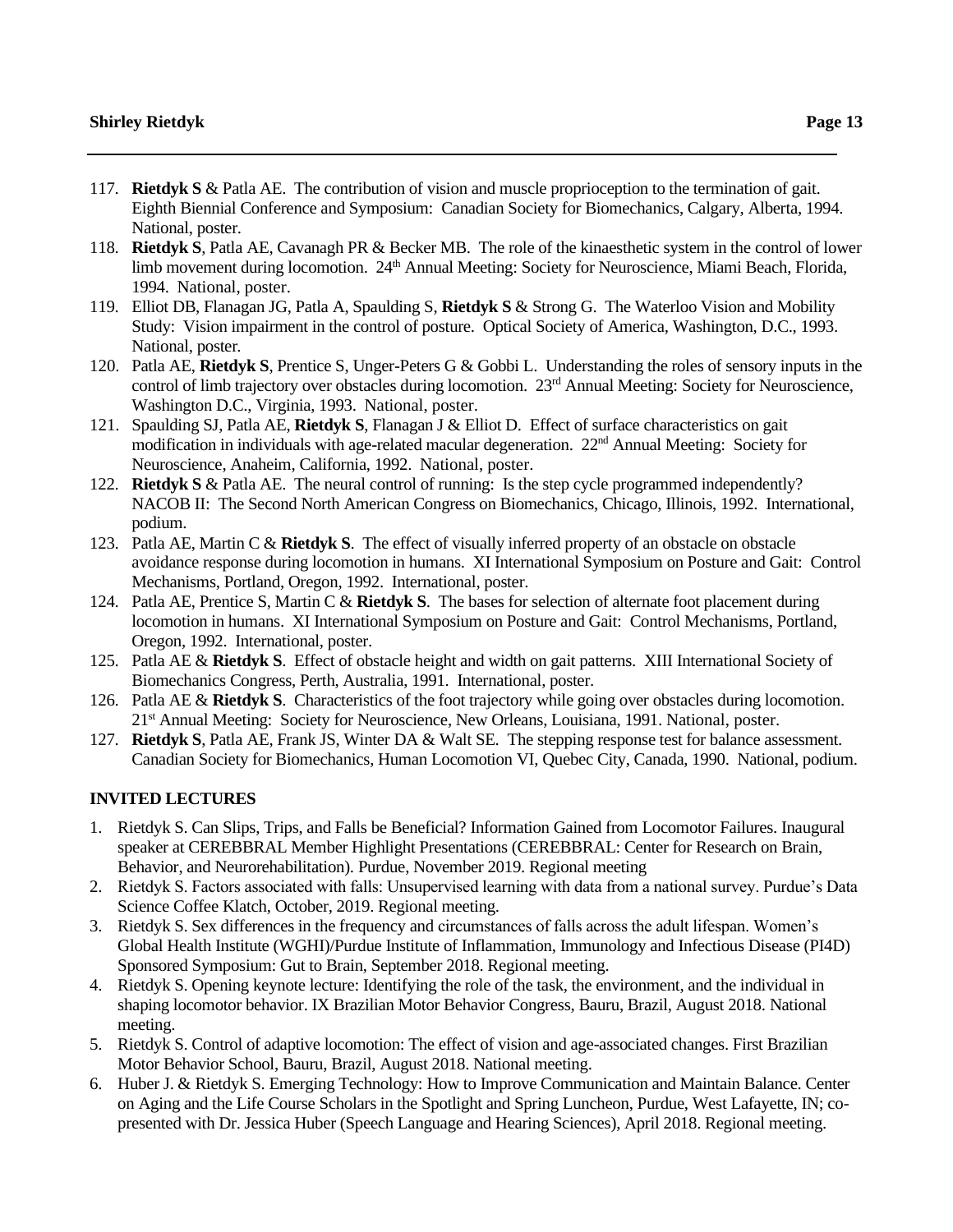- 7. Rietdyk S. Falls across the Adult Lifespan: Humans are Surprisingly Bad at Walking. Purdue Chapter of Sigma Xi. Purdue University, West Lafayette, IN, April 2018. Regional meeting.
- 8. Rietdyk S. Department of Health and Kinesiology 2017 Charles C. Cowell Lecture: Gait and environmental characteristics that increase fall-risk. Purdue University, IN. April, 2017. Regional meeting.
- 9. Rietdyk S. Gait and environmental characteristics that increase susceptibility to trips and falls. Seminar Series of Physical Therapy Department, University of Illinois at Chicago, IL. September, 2013. Regional meeting.
- 10. Rietdyk S. Gait and environmental characteristics that increase susceptibility to trips and falls. Colloquium of Health and Kinesiology Department, Purdue University, IN. September, 2013. Regional meeting.
- 11. Haddad, J. M., Rietdyk, S. & Claxton, L. J. Task-dependent postural control throughout the life-span. Department of Psychology, Indiana University, Bloomington, IN. April, 2013. Regional meeting.
- 12. Rietdyk S. The contribution of visual inputs to maintaining balance and mobility in complex environments. Seminar Series of Department of Mechanical and Aerospace Engineering, Dayton University, OH. Sponsored by the LEADER consortium, through an NSF ADVANCE grant. March, 2011. Regional meeting.
- 13. Rietdyk S. Rough terrain: The effect of visual cues on locomotor behavior. Cognition, Action and Perception Seminar, Department of Psychology, University of Cincinnati, Cincinnati, OH, May 2010. Regional meeting.
- 14. Rietdyk S. Aftab Patla's perspective on stability: Four legs good, two legs bad. The Aftab Patla Memorial Symposium at the North American Congress on Biomechanics, Ann Arbor, MI, August 2008. International meeting.
- 15. Rietdyk S. Effect of age and work experience on balance and mobility control. Initiative on Aging, University of Illinois at Urbana-Champaign, IL, November, 2004. Regional meeting.
- 16. Rietdyk S. Balance control during stance and locomotion. Purdue University Neuroscience Retreat, Purdue University, IN, March, 2004. Regional meeting.
- 17. Rietdyk S. Postural stability: Effect of age, experience and handling small loads. School of Health Sciences Seminar, Purdue University, IN, October, 2003. Regional meeting.
- 18. Rietdyk S. Maintaining balance as we age. 2002 Indiana Governor's Conference on Aging and In-Home Services, Indianapolis, IN, October 2002. Regional meeting.
- 19. Rietdyk S. Diabetic neuropathy and its effects on mobility. Pedortho '94, Pedorthic Association of Canada, Waterloo, July 1994. National meeting.

## **VISITING SCHOLARS**

| 2020      | Murilo Faria, Undergraduate student, São Paulo State University, São Paulo, Brazil          |
|-----------|---------------------------------------------------------------------------------------------|
| 2018-2019 | Fabio Barbieri, PhD, Assistant Professor, São Paulo State University (Universidade Estadual |
|           | Paulista), São Paulo, Brazil; funded through Fulbright Visiting Scholar Program             |
| 2017-2018 | Zihan Yang, PhD candidate, Beijing State University, Beijing, China                         |

### **FUNDING**

### **External Funding in Support of Research – Pending**

- National Institutes of Health, R01 / "Auditory, Vestibular, and Cognitive Contributions to Balance and Fall Risk in Older Adults" Role: Co-investigator with PI: Dr. Alexander Francis (Speech, Language and Hearing Sciences). This study will examine the association between hearing loss and risk of falling, with an emphasis on reduced auditory spatial awareness and increased auditory cognitive load. *Status: Pending.*
- National Institutes of Health, R03 / "The Use of Virtual Manipulations to Assess Fall Risk and the Mechanisms of Postural Instability that Occur with Age" Role: Collaborator with PI: Dr. James Chagdes (Mechanical Engineering, Miami University). *Status: Pending. Proposal has received an impact score of 26 (7th percentile).*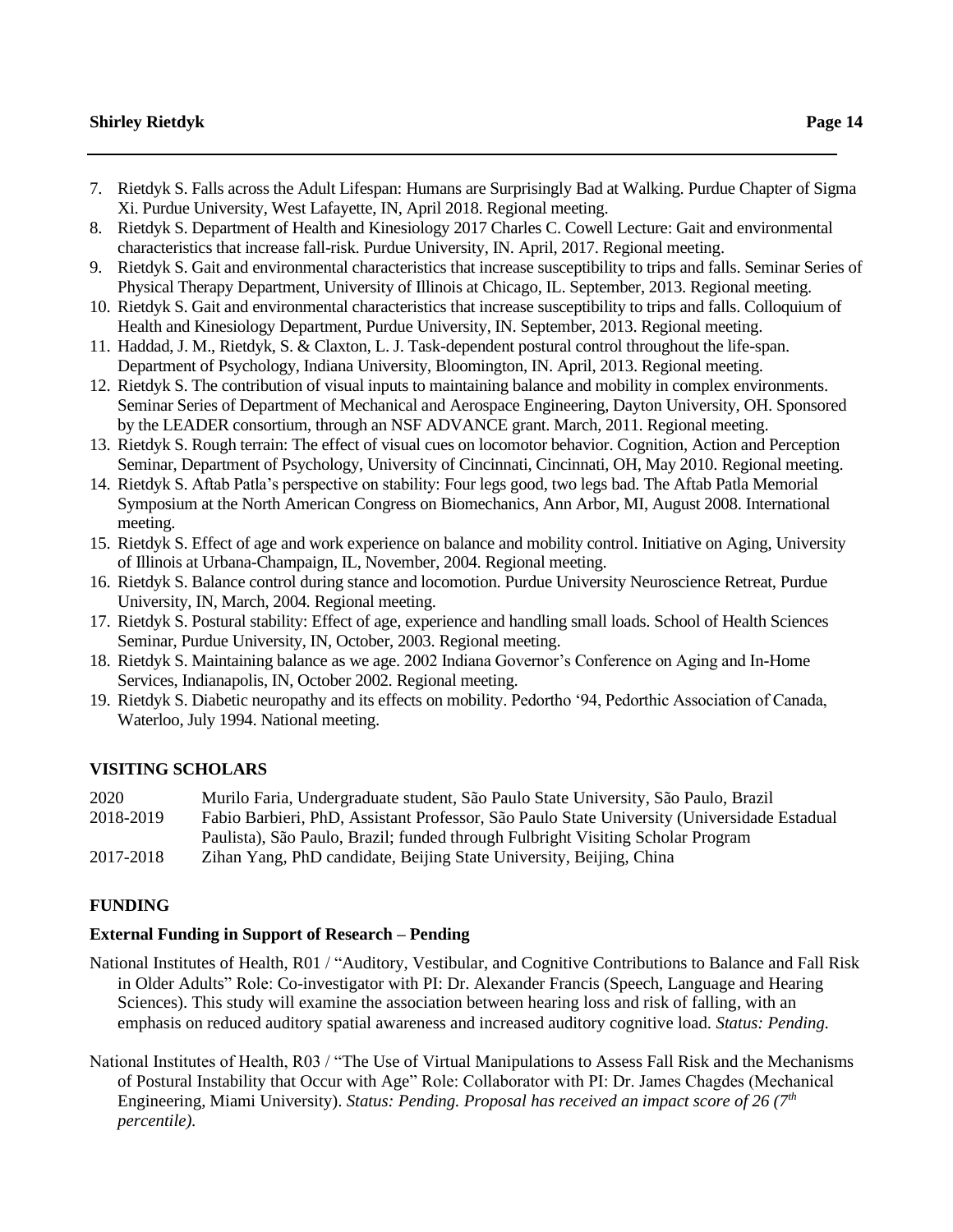National Institutes of Health R21 / "Physical activity maintenance among older adults after program completion" Role: Co-investigator with PI: Dr. Steve Amireault (Health and Kinesiology). Status: Pending.

### **External Funding in Support of Research**

- Indiana State Department of Health, Community Health Partnership's Trailblazer Award / "Factors associated with the maintenance of physical activity beyond program termination: A longitudinal investigation among rural older adults" Role: Co-investigator with PI Dr. Steve Amireault (Health and Kinesiology), and coinvestigators Ms. Angela Abbott (Purdue Extension), Dr. Sharon Christ (Human Development and Family Studies), Dr. Kenneth Ferraro (Sociology), and Dr. Yumary Ruiz (Public Health). The primary objective of this community-engaged research project is to evaluate the ability of an evidence-based program, A Matter of Balance, to maintain physical activity in rural older adults. \$24,430 (2019-2021).
- American Nurses Foundation/ "Stepping out: A pilot study of midlife couples' paired walking" Role: Co-I with Dr. Elizabeth Richards (Nursing) and Dr. Melissa Franks (Human Development and Family Studies). The goal of this research is to examine the relationship between gait speed, health, and physical activity in middle-aged married adults. \$5,000 (2017-2018).
- National Science Foundation/"Nonlinear dynamics and bifurcations of human posture on tunable balance boards" Role: Co-PI with Dr. Arvind Raman (Mechanical Engineering) and Dr. Howard Zelaznik (Health and Kinesiology) and Dr. Jeffrey Haddad (Health and Kinesiology). The goal of this research was the development and assessment of an interactive balance board which will enable early detection of neuromuscular disorder and improve rehabilitation for balance-impaired individuals. \$550,392 (2013-2017).
- National Science Foundation sub-contract with Drexel University/"Development of a common platform for unifying humanoids research" Role: Co-PI with PI Dr. George Lee (Electrical and Computer Engineering, Purdue) and Dr. Zygmunt Pizlo (Pyschology, Purdue). My role is the development of decision algorithms to drive robot locomotor behavior based on visual characteristics of the environment. \$200,000 (2010-2015).
- FAA/NASA/Transport Canada PARTNER COE, Project 8/ "Sonic Boom Mitigation (Project 8: Supersonic Metrics)" Role: Co-PI with Dr. Patricia Davies (Mechanical Engineering), on portion of grant focused on startle modelling; \$70,000 (2009-2010).
- National Institute for Occupational Safety and Health, University of Cincinnati Pilot Project Research Training Program/ **"**Do Optical Properties of Obstacles Affect the Risk of Tripping in Construction Workers?**"** Role: PI; Co-PIs Mr. Chris Rhea, PhD advisee and Dr. Jim McGlothlin, School of Health Sciences, Purdue; \$5,000 (2006).
- National Institute for Occupational Safety and Health, University of Michigan Pilot Project Research Training Program "Risk Assessment of Tripping in Construction Workers: Application of Action Perception Theory" Role: PI; Co-PIs Mr. Chris Rhea, PhD advisee and Dr. Jim McGlothlin, School of Health Sciences, Purdue; \$13,385 (2006).
- National Institute for Occupational Safety and Health ERC NORA (National Occupational Research Agenda) "Training in interdisciplinary ergonomic research: Collaboration between University of Cincinnati and Purdue University" Role: Co-PI. Multi-disciplinary project includes Dr. Kermit Davis (PI), Department of Environmental Health, University of Cincinnati and Dr. James McGlothlin (Co-PI), School of Health Sciences, Purdue University. \$6,800 (2005).
- Interdisciplinary Innovation Initiative, School of Technology, Purdue. Interdisciplinary Airline Job Hazard Assessment" Role: Co-PI; PI Gary Eiff, Aviation Technology; Co-PI James D. McGlothlin, Health Science. \$50,000 (\$30,000 internal and \$20,000 external funds from Jet Blue) (2004-2005).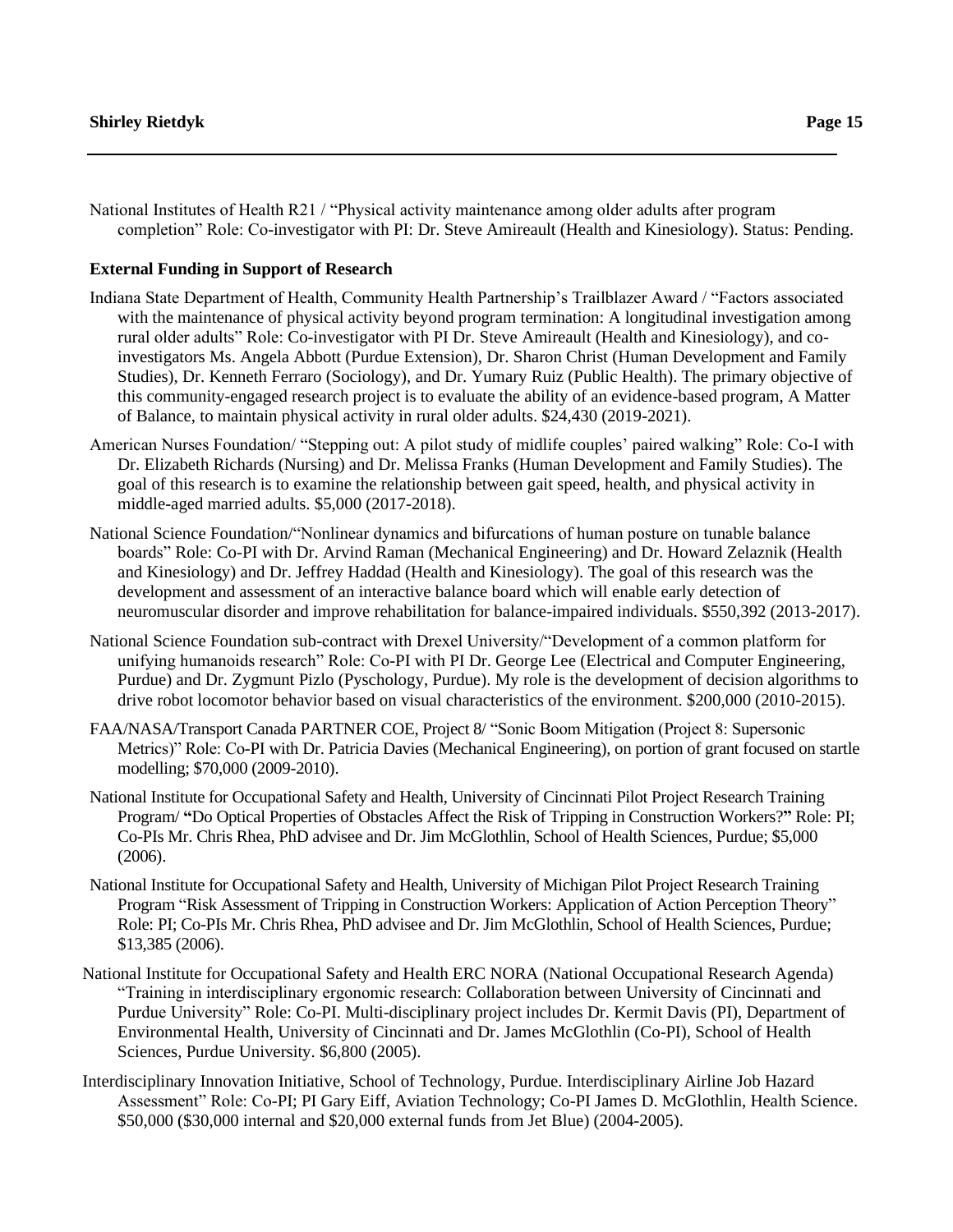- National Institute for Occupational Safety and Health, University of Michigan Pilot Project Research Training Program "Can Visual References Enhance Balance Control in the Occupational Environment in both Younger and Older Construction Workers?" Role: PI; Joint research with Dr. Jim McGlothlin from the School of Health Sciences, Purdue University. \$28,550 (2002).
- National Institute for Occupational Safety and Health, University of Cincinnati Pilot Project Research Training Program **"**How Is Postural Stability Affected by Age and Manual Materials Handling in the Occupational Environment?**"** Role: PI; Joint research with Dr. Jim McGlothlin from the School of Health Sciences, Purdue University. \$5,025 (2002).

### **External Funding in Support of Entrepreneurial Activities**

- National Science Foundation, SBIR (Small Business in Research) / "SBIR Phase I: Validation and optimization of balance and gait assessment technology in order to identify fall-risk in older adults" Role: Co-Founder and Co-Owner of SmartGait LLC with Dr. Babak Ziaie (Electrical and Computer Engineering). This grant focuses on the commercial development of a device, SmartGait, that will provide an easy and inexpensive assessment of fall-risk in large cohorts. \$225,000 for 14 months (2017-2018).
- Elevate Ventures Indiana SBIR/STTR Phase I Matching Grant Program / "Validation and optimization of balance and gait assessment technology in order to identify fall-risk in older adults" Role: Co-Owner of SmartGait LLC with Dr. Babak Ziaie (Electrical and Computer Engineering). This grant focuses on the commercial development of a device, SmartGait, that will provide an easy and inexpensive assessment of fall-risk in large cohorts. \$50,000 with no end date (2017-).
- Elevate Purdue Foundry Fund, Elevate Ventures Indiana / SmartGait: A physical therapist in your pocket. Role: Co-Owner of SmartGait LLC with Dr. Babak Ziaie (Electrical and Computer Engineering). This grant focuses on the commercial development of a device, SmartGait, that will provide an easy and inexpensive assessment of fall-risk in large cohorts. \$20,000 with no end date (2015-).

### **Internal Funding in Support of Research**

- CEREBBRAL Pilot Grant Funding Application (CEREBBRAL Center for Research on Brain, Behavior, and Neurorehabilitation), Purdue University (2020-2021) "Effects of Listening Effort on Balance and Gait". Interdisciplinary project involving Dr. Alexander Francis (PI) (Speech Language and Hearing Sciences), Dr. Jeffrey Haddad (Health and Kinesiology), Dr. Dongjuan Xu (Nursing). Role: Co-I. \$5,000.
- Engineering Faculty Conversation (EFC) on Human in the Loop Engineering, Purdue University (2018-2019) "Smart Carpet and Gait Imaging System to Immunize Older Adults Against Falls". Interdisciplinary project involving Dr. Mohit Verma (PI) (Agricultural and Biological Engineering), Dr. Adrian Buganza Tepole (Co-PI) (Mechanical Engineering), and Dr. Juan Wachs (Co-PI) (Industrial Engineering). Role: Co-PI. \$75,000.
- Center for Families (CFF) Hancook Fellowship, Purdue University (2018-2019) "Stepping out: A pilot study of older couples' paired walking" Interdisciplinary project including PI Dr. Elizabeth Richards from Nursing and Dr. Melissa Franks from Human Development and Family Studies. Role: Co-I. \$10,000.
- Purdue University Research Foundation (July 2013- June 2014) "Trip-Related Loss of Balance" Role: PI. \$16,500.
- Research Incentive Grant, College of Liberal Arts, Purdue University (Nov 2008-Dec 2009) "Fall prevention through trip training" Role: PI. \$1,000.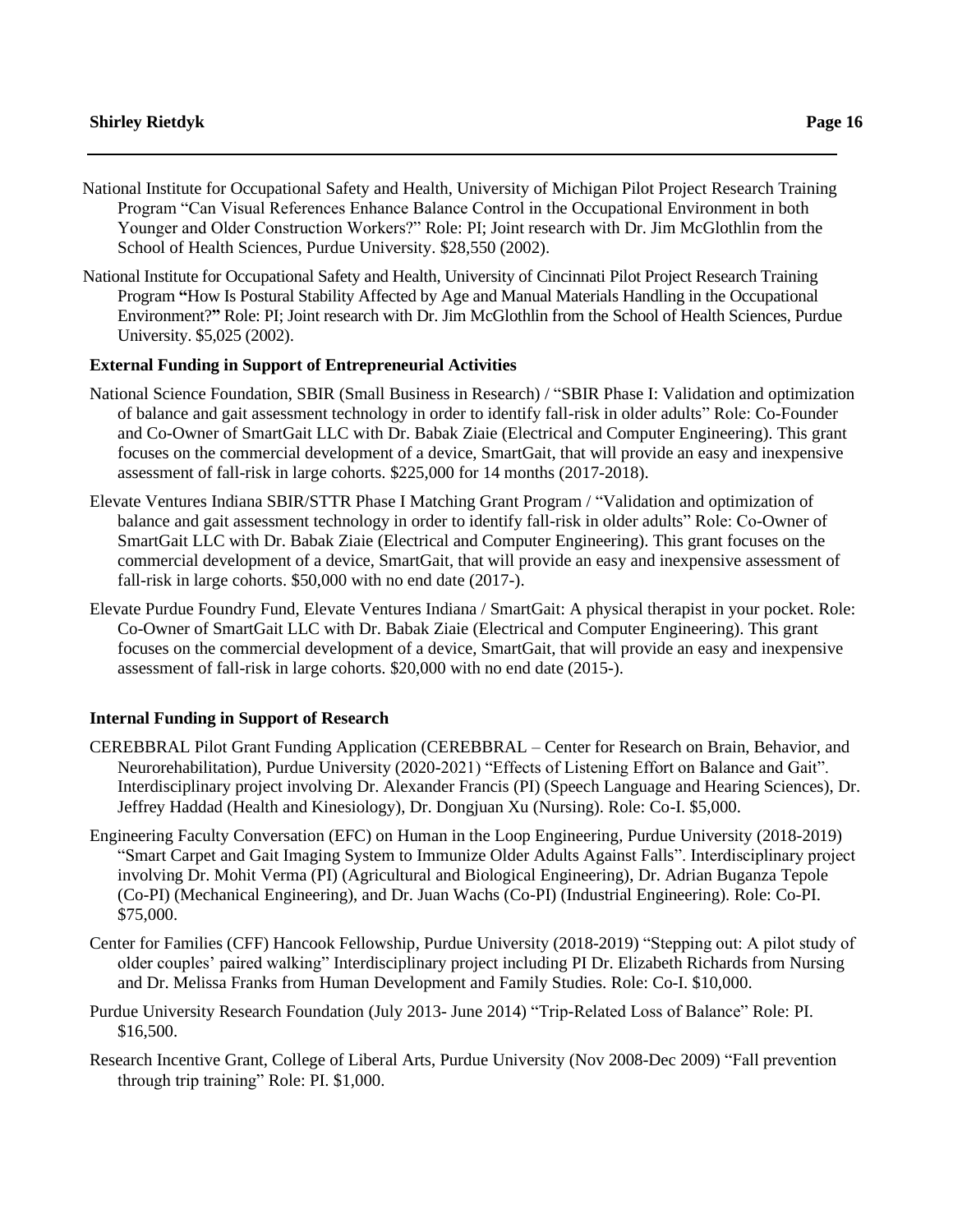- Center on Aging and the Life Course, Purdue University (June-August, 2005) "Relationship of Age, Timing and Postural Control" Interdisciplinary project with Dr. Howard Zelaznik (Co-PI), Department of Health and Kinesiology. Role: Co-PI. \$6,705.
- Research and Discovery Support Program, College of Liberal Arts (March, 2005): "Aging, Balance and Voluntary Movement Timing" Role: PI. \$2,500.
- Research and Discovery Support Program, School of Liberal Arts (April, 2003): "Anticipatory Recovery from Perturbations: Effect of Age" Role: PI. \$2,500.
- Purdue Research Foundation, Summer Faculty Grant (Summer 2001): "The elderly and balance: Development of a clinical test." Role: PI. \$6,000.

### **Internal Funding in Support of Entrepreneurial Activities**

- TRASK Innovation Fund, Purdue University, January-August 2015 "SmartGait: A device to assess gait parameters and predict falls" Interdisciplinary project with Dr. Babak Ziaie, Department of Electrical and Computer Engineering. Role: Co-PI. \$20,000.
- Entrepreneurial Leadership Academy, Purdue University Aug. 2012 June 2013 "Accurate assessment of fall risk" Role: PI. \$5,000

### **Internal Funding in Support of Teaching**

- College of Health and Human Sciences Instructional Equipment Program 2014 / "Student training in objective assessment of coordination, balance, and mobility across the lifespan" Role: Co-Investigator, PI: Dr. Jeff Haddad and co-investigator: Dr. Laura Claxton. \$38,179
- College of Health and Human Sciences Instructional Equipment Program 2011/ "Student training in objective assessment of gait" Role: PI, co-investigators: Drs. Laura Claxton and Jeff Haddad. \$28,244.
- College of Liberal Arts Instructional Equipment 2010/ "Equipment to add laboratory experiences to several Motor Behavior classes" Role: co-investigator; PI: Dr. Laura Claxton with co-investigators Drs. Jeff Haddad and Howard Zelaznik. \$18,732.
- Dean's Incentive Grant Award, School of Liberal Arts (Spring 2002) "Development of a new graduate course: PE 590, Age-related changes in the balance control system." \$606.
- College of Liberal Arts 2010 Instructional Equipment / Undergraduate Instructional/Laboratory Equipment 2001 Co-investigators Drs. Rietdyk, Corbetta and Zelaznik. \$52,000.

#### **TEACHING ACTIVITIES** (Teaching load is two courses per semester)

**Undergraduate Courses** (Average evaluation for courses: 4.1/5; for instructor: 4.3/5) Balance Rehabilitation in Older Adults Biomechanical Foundations of Motor Skills Analysis of Human Motion Biomechanics and Motor Control of Human Gait Independent Inquiry in Movement and Sport Science **Graduate Courses** (Average evaluation for courses: 4.6/5; for instructor: 4.7/5) Mobility Across the Lifespan Research Methods in Movement Sciences Neural Control of Locomotion Scientific Writing and Presentations Control of Balance and Adaptive Locomotion Advanced Topics in Motor Control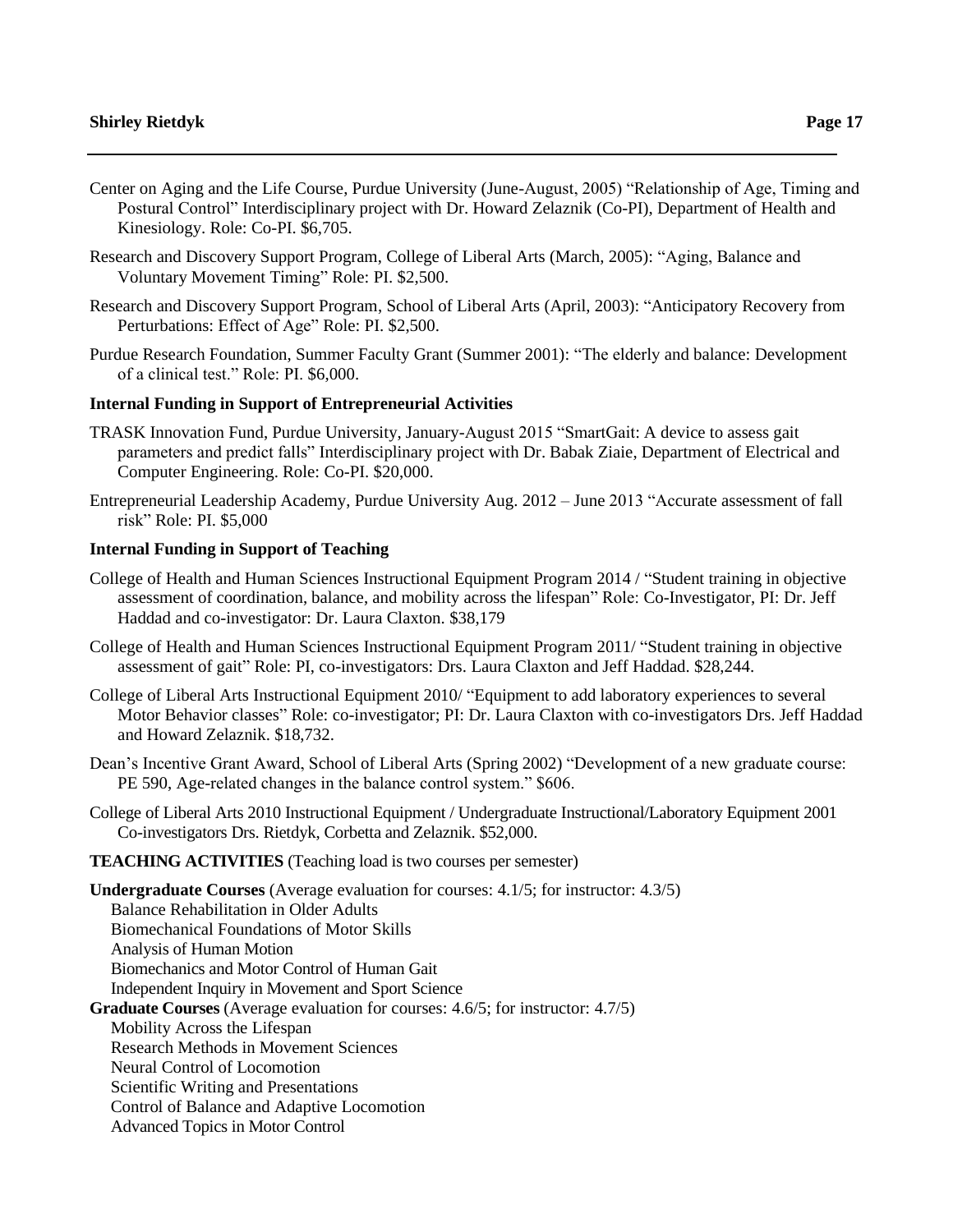Biomechanics of Human Motion

# **GRADUATE STUDENT SUPERVISION**

Of the graduate students that Dr. Rietdyk has chaired, one is completing a post doc, one is in medical school, and five are faculty at universities. Of the four students with completed PhDs, three are faculty (University of North Carolina Greensboro, University of North Carolina Wilmington, and Miami University), and one is a research scientist at University of Washington at Seattle.

# **M.S. Thesis Committee Chair**

- 1. Becker, Timothy (2020). Factors Associated with Inadvertent Contact During Obstacle Crossing in Older Adults. Department of Health and Kinesiology.
- 2. Romine, Nathaniel (2017). Diverted gaze in obstacle crossing. Department of Health and Kinesiology.
- 3. Pontecorvo, Samuel (2015). Gaze behavior during adaptive gait. Department of Health and Kinesiology.
- 4. Raffegeau, Tiphanie (2013, co-chair Dr. Haddad). The relationship between mobility and communication in young healthy adults. Department of Health and Kinesiology.
- 5. Muir, Brittney (2011). Improving Gait Characteristics in Older Adults: The Effects of Biodex Balance System SD<sup>TM</sup> and Wobble Board Balance Training. Department of Health and Kinesiology.
- 6. Schanfein, Leigh (2009). The use of self-motion feedback for balance control in younger and older dancers. Department of Health and Kinesiology.
- 7. Drifmeyer, Julia (2008). Control of Locomotion: The Effect of Visual Obstruction and Visual Cues. Department of Health and Kinesiology.
- 8. Torgerud, Steven (2004). The effect of age on balance in the work environment. Department of Health and Kinesiology.
- 9. McCarty, Jeff (2002). Biomechanical analysis of golf putting. Department of Health and Kinesiology.

# **Ph.D. Thesis Committee Chair**

- 1. Kulkarni, Ashwini (in progress, co-chair Dr. Ambike). Department of Health and Kinesiology.
- 2. Cui, Chuyi (in progress, co-chair Dr. Ambike). Department of Health and Kinesiology.
- 3. Cho, HyeYoung (2020). Multitask performance in adaptive gait: Structural and capacity interference. Department of Health and Kinesiology.
- 4. Heijnen, Michel (2016). Failures in adaptive locomotion in healthy young adults. Department of Health and Kinesiology.
- 5. Muir, Brittney (2015, co-chair Dr. Haddad). The effects of locomotor task challenge on the gait strategies of young, middle-aged, and older adults. Department of Health and Kinesiology.
- 6. Chagdes, James (2012, co-chair Dr. Raman). Nonlinear dynamics of human posture on rigid and compliant surfaces. Department of Mechanical Engineering
- 7. Rhea, Chris (2009). Control of adaptive gait: effect of experience and light level on action and perception. Department of Health and Kinesiology.

# **M.S. Thesis Committee Member (Two departments and two colleges)**

- 1. McKeeman, Jonathan (2017). An examination of the relationship between Fitts' Law and Schmidt's Law. Department of Health and Kinesiology.
- 2. McGough, Jacob (2017). Quantification of Muscle Force in the Human Anconeus (and Triceps) using Dimensional Analysis of Surface EMG. Department of Mechanical Engineering.
- 3. Kruse, Jennifer (2015). Estrogen, muscle damage, and the repeated bout effect. Department of Health and Kinesiology.
- 4. Liddy, Joshua (2014). Using the Microsoft Kinect to Assess Human Bimanual Coordination. Department of Health and Kinesiology.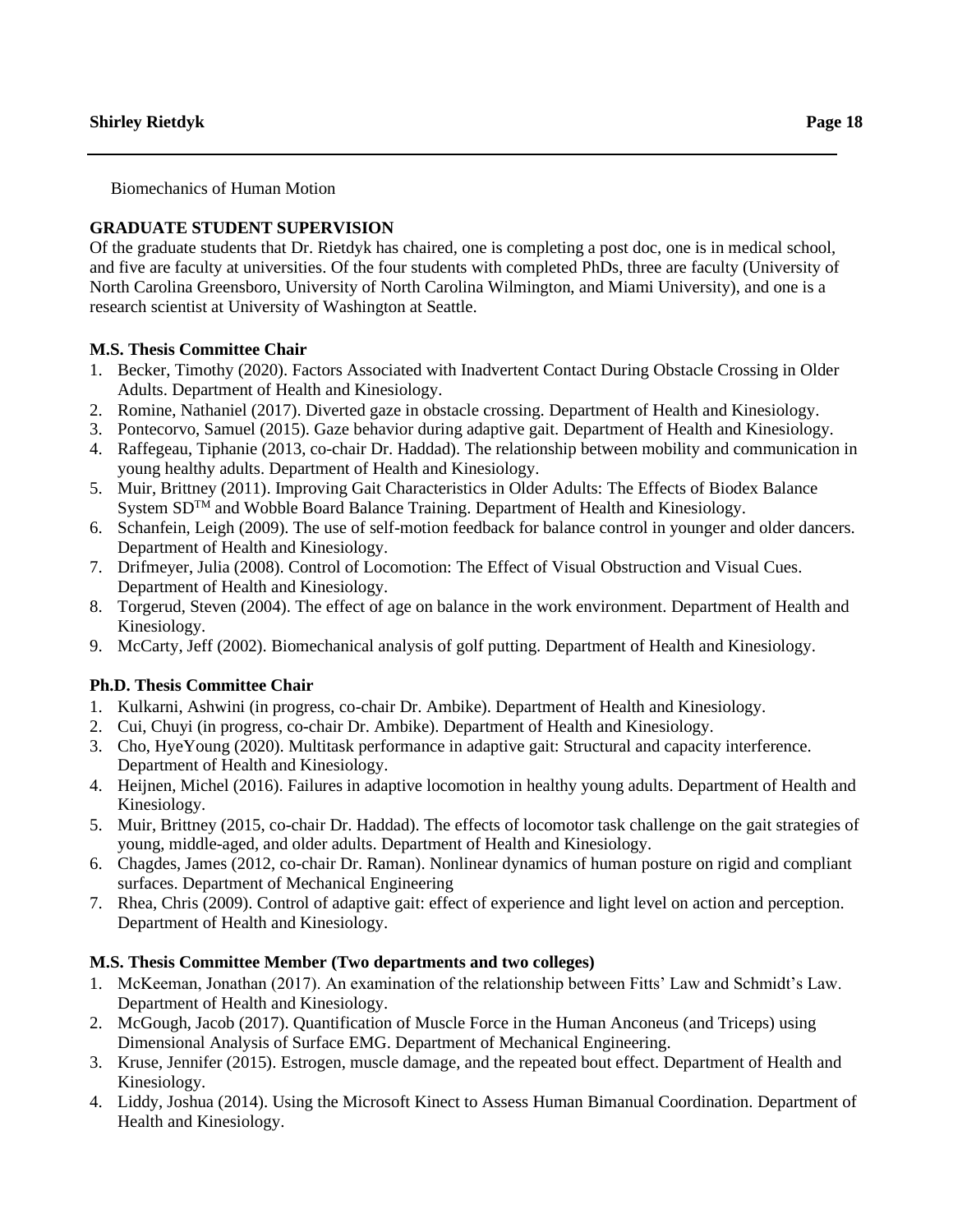- 5. Harris, Rachel (2014). Postural sway in infants at low and high risk for autism spectrum disorder. Department of Health and Kinesiology.
- 6. Cruise (nee Hickman), Denise (2014). Design, Development, and Testing of a Balance Board with Variable Torsional Stiffness and Time Delay. Department of Mechanical Engineering.
- 7. Pham, Hahn (2013). The relationship between visual task-demands and postural stability in infancy. Department of Health and Kinesiology.
- 8. Larson, Peter (2012). Effects of radial forcing on spring-mass running. Department of Mechanical Engineering.
- 9. Beiser, David (2009). Carbohydrate supplementation during prolonged intermittent exercise in endurance trained women. Department of Health and Kinesiology.
- 10. Studenka, Breanna (2004). The effects of synchronization on tapping and circle drawing variability over a range of durations. Department of Health and Kinesiology.
- 11. Snapp-Childs, Winona (2003). Dynamic changes in step width, lateral acceleration and arm position in early walking: A comparison of infant and adult gait. Department of Health and Kinesiology.
- 12. Haslett, Kristi (2002). Control of timing in single tapping and circle drawing tasks. Department of Health and Kinesiology.

# **M.S. Non-Thesis Committee Member (Two departments)**

- 1. Rheaume, Nicole (2008). Individual Differences in 1/f Noise between Tapping and Circle Drawing. Department of Health and Kinesiology
- 2. Tsai, Jennifer (2004). Timing and spatial variability in speed accuracy trade-off tasks. Department of Health and Kinesiology.
- 3. Potts, Scott (2003). The effects of age and manual materials handling on postural stability among residential construction roofers. School of Health Sciences.

# **Ph.D. Thesis Committee Member (Six departments and three colleges)**

- 1. Huang, Gaojian (in progress), Department of Industrial Engineering
- 2. Knodel, Nathan (in progress). Department of Mechanical Engineering.
- 3. Ryu, Joong Hyun (in progress). Department of Health and Kinesiology.
- 4. Gomez, Daniel (2019). Human-induced vertical vibration on pedestrian structures: numerical and experimental assessment. Department of Civil Engineering.
- 5. Arnold, Amanda (2019). The Impact of Object Carriage on Walking Abilities and Language Development in Infancy. Department of Health and Kinesiology.
- 6. Cruise, Denise (2018). A dynamical systems analysis of upright stance: exploring the effect of unstable surfaces, aging, and pathology. Department of Mechanical Engineering.
- 7. Manish, Anand (2018). Propulsive characteristics of rotary force and its influence on bipedal gait initiation and gait transition speed. Department of Mechanical Engineering.
- 8. Li, Chih-Wei (2018). Probabilistic-based modeling of human perceptual-motor behaviors with application to wheelchair targeting locomotion. Department of Mechanical Engineering.
- 9. Park, Hyungju (Andy) (2016). Representation and control of coordinated tasks for human-robot systems. Department of Electrical and Computer Engineering.
- 10. Ackerman, Jeffrey (2016). Coupled dynamics of legged locomotion with suspended loads. Department of Mechanical Engineering.
- 11. Shen, Zhuohua (2014). Understanding preferred leg stiffness and layered control strategies for locomotion. Department of Mechanical Engineering.
- 12. Cai, Fuwen (2014). Coordination between hand and trunk movements in a Fitts' law task. Department of Health and Kinesiology.
- 13. Alshehabat, Musa (2012). Instrumented gait analysis to characterize pelvic limb ataxia in dogs. Department of Veterinary Clinical Sciences.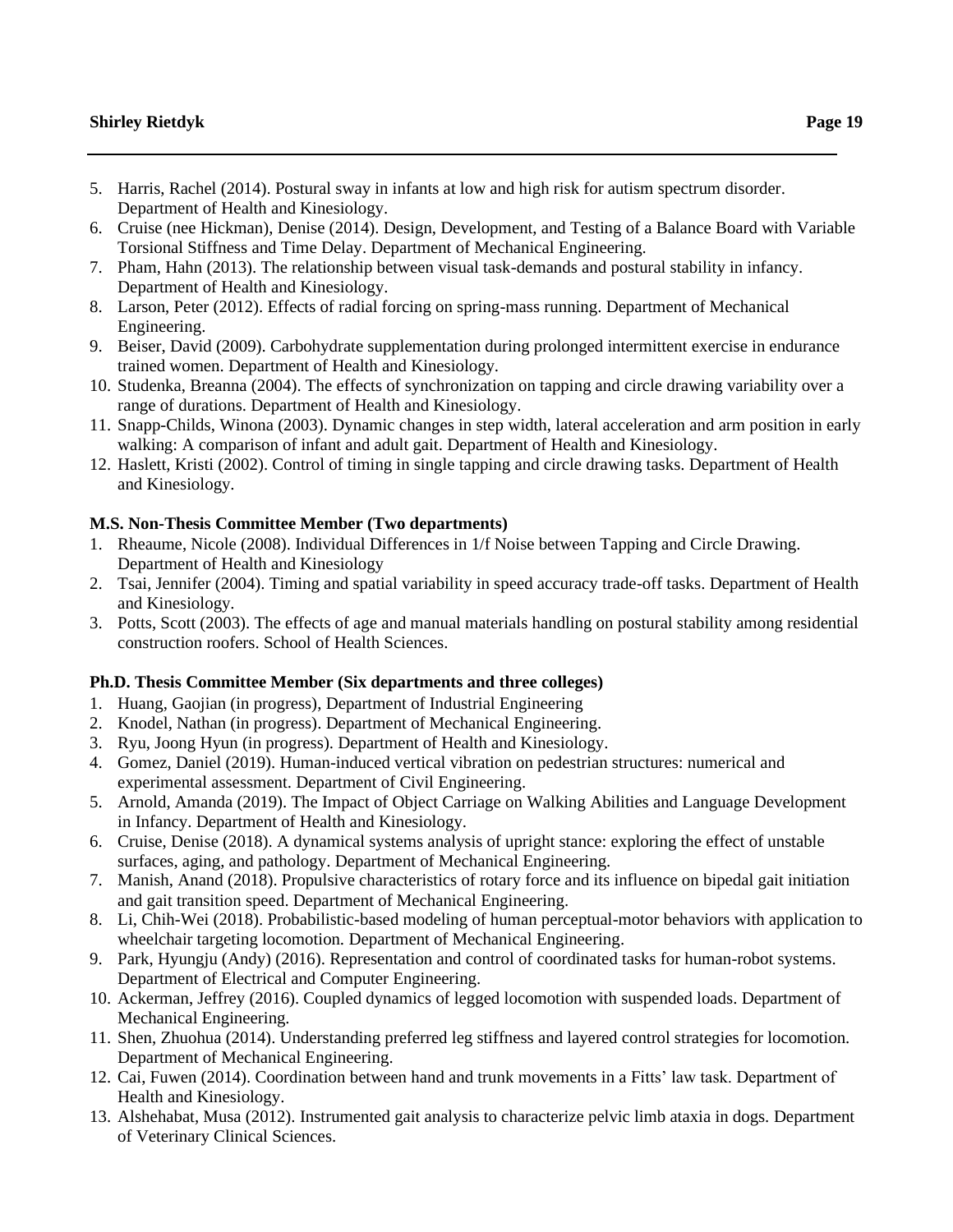- 14. Marshall, Andrew (2011). Development of a model of startle for sonic booms. Department of Mechanical Engineering.
- 15. Hughes, Charmayne (2010). The effects of physical object coupling on interlimb coordination. Department of Health and Kinesiology.
- 16. Lin, Hsien-I (2009). On robot skill learning: Self-organizing capability and understanding robot motor capability. Department of Electrical and Computer Engineering.
- 17. Kim, Jongmin (2009). Gait analysis as a measure of neurological function in dogs. Department of Veterinary Clinical Sciences.
- 18. Ritchie, Dan (2008). Effect of two doses of an exercise intervention on mobility and function in older adults. Department of Health and Kinesiology.
- 19. Studenka, Breanna (2008). Error Correction Timing Behavior in Tapping and Circle Drawing. Department of Health and Kinesiology.
- 20. Snapp-Childs, Winona (2007). On the Stability and Flexibility of Walking Patterns in 4-6 Year Olds and Adults. Department of Health and Kinesiology.
- 21. Naksuk, Nirut (2006). Humanoid Robot Locomotion. Department of Electrical and Computer Engineering.

### **External Ph.D. Thesis Committee Member**

Worden, Timothy (2016). Examination of dual-task training protocols to alter performance on a concurrent auditory Stroop and obstacle crossing dual-task test. Human Health and Nutritional Sciences and Neuroscience. University of Guelph.

# **ENTERPRENEURIAL ACTIVITIES**

2013-present Co-founder and co-owner of Tech Start Up: SmartGait LLC. We have developed a balance and gait assessment device: SmartGait®. Co-owners include Dr. Babak Ziaie (Electrical and Computer Engineering, Purdue) and Dr. Albert Kim (Temple University). We have a patent on SmartGait®, have filed a provisional patent on a different technology, and have received \$315,000 in funding from internal and external granting mechanisms.

11/27/2018 trademark published for SwayWatch®

US patent 9,801,568 filed 7/16/2015, date of patent 10/31/2017. Gait Pattern Analysis for Predicting Falls. Ziaie, Kim, Kim, Rietdyk, priority date Jan 2014.

10/31/2017 Provisional Patent filed; Method for Determining Risk of Fall; Rietdyk, Ochoa, Ziaie 12/24/2014 trademark filed for SmartGait®

#### **COMMUNITY ENGAGEMENT / SERVICE LEARNING**

- 2014 EPICS faculty advisor for the team "Healthy Aging and Living Projects". Development of device to prevent injury from falls (EPICS = Engineering Projects in Community Service; teams of undergraduates design, build, and deploy real systems to solve engineering-based problems for local community service and education organizations)
- 2010-present Dr. Rietdyk co-developed a service learning class with Dr. Jeffrey Haddad (Health and Kinesiology). Senior undergraduate students work one-on-one with older adults each week at University Place, a local continuing care retirement community affiliated with Purdue University. The course promotes intergenerational experiences as students learn to improve the motor skills of older adults in our community. The course serves approximately 35 students and up to 70 older adults each year.

## **SERVICE PRESENTATIONS**

1. Maintaining Mobility and Independence. Co-presented with Dr. Haddad to the Purdue Women's Club, West Lafayette, IN, April 2019.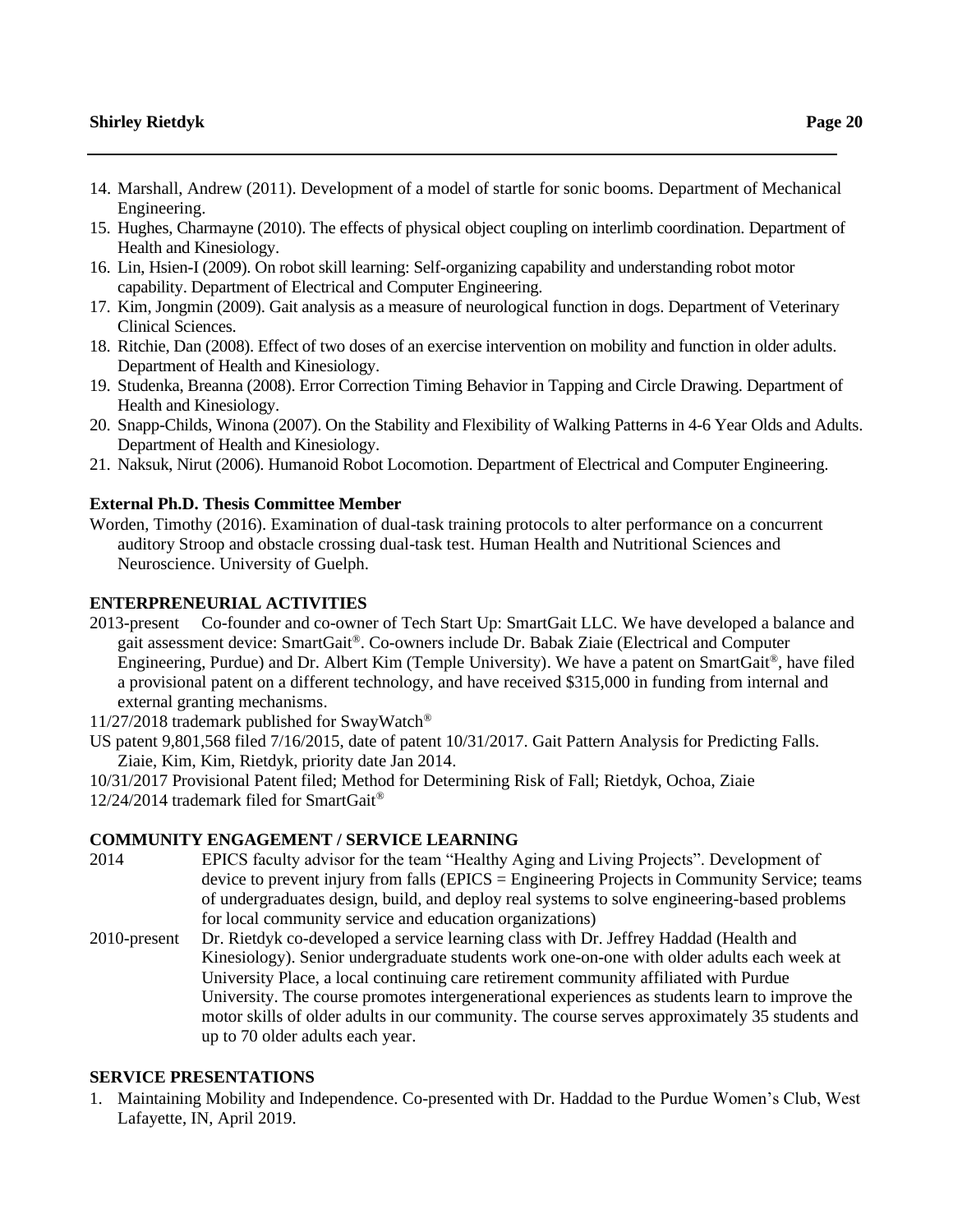- 2. Falls across the Adult Lifespan: Humans are Surprisingly Bad at Walking. Asset Management All Staff Meeting, Purdue, West Lafayette, IN, October 2018.
- 3. Falls across the Adult Lifespan: Humans are Surprisingly Bad at Walking. 2018 Elderhostel Road Scholar; Adventures in Lifelong Learning "All You Can Learn Buffet", Purdue, West Lafayette, IN, June 2018.
- 4. Falls across the Adult Lifespan: Humans are Surprisingly Bad at Walking. 2018 Radiological and Environmental Management (REM) Annual Safety Chair Meeting and Safety Fair, Purdue, West Lafayette, IN, March 2018.
- 5. Balance and Sight Impairment. Health Education Series at Ismail Center, Purdue, West Lafayette, IN, October 2017.
- 6. Maintaining Mobility and Independence. Co-presented by Drs. Haddad, Huber, Rietdyk to the Purdue President's Council "Back to Class", West Lafayette, IN, October, 2017
- 7. Humans are Surprisingly Bad at Walking. Presented to the Advisory Council of Health and Kinesiology, Purdue, West Lafayette, IN, September, 2017
- 8. Preventing Falls. Presented to residents of Westminster Village, West Lafayette, IN, May, 2017.
- 9. Balance and Mobility. Presented to the Multiple Sclerosis Support Group at Rosewalk Village, Lafayette, IN, April, 2017.
- 10. Falls in Young and Older Adults. Guest Lecture in BME 496 Smart Healthcare Engineering, Purdue University, West Lafayette, IN, March, 2017.
- 11. Preventing Falls in Older Adults. Presented to healthcare providers at Mulberry Health and Retirement Community, Mulberry, IN, April, 2016.
- 12. Preventing Falls in an Aging Population. Presented to President's Council Back to Class Event (Purdue Alumni), Naples, FL, February, 2016.
- 13. Balance and Mobility in Older Adults. Presented to the residents of University Place (a continuing care retirement community), West Lafayette, IN, West Lafayette, IN, January, 2015.
- 14. Gait Difficulties in People with Parkinson's Disease. Presented to the Parkinson's Disease Support Group in West Lafayette, IN, March, 2014.
- 15. Improving Balance and Mobility in Later Life. Co-presented (with Dr. Jeffrey Haddad) to the Purdue University Retirees Association, West Lafayette, IN, April, 2013.
- 16. University Place Intervention Research Initiative: 2009-2012. Presented to the residents of University Place (a retirement community), West Lafayette, IN, West Lafayette, IN, September, 2012.
- 17. Improving Balance and Mobility in Older Adults. Co-presented (with Dr. Jeffrey Haddad) as an Inservice Presentation to Physical and Occupational Therapists at St. Elizabeth Regional Health, West Lafayette, IN, July, 2011.
- 18. Engaging University Aging Research in a Continuing Care Retirement Community. Published in The Journal of Active Aging, March/April 2010.
- 19. New undergraduate course: Motor function in older adults. Provided to residents of University Place (a residence facility for older adults) as a call-out for residents to participate in a senior undergraduate course which provides balance assessments and balance training, West Lafayette, IN, August, 2010
- 20. Does balance training improve precision manual control and functional gait? Provided to residents of University Place (a residence facility for older adults), West Lafayette, IN, June 2010
- 21. Open House: Balance Assessments. Provided to residents of University Place (a residence facility for older adults), West Lafayette, IN, September, 2009
- 22. Balance and Mobility in Adults. Presented at the Home and Family Conference sponsored by Purdue Extension, Consumer and Family Sciences. West Lafayette, IN, May, 2007.
- 23. Balance and Mobility in Adults. Presented to the Purdue University Extension Consumer and Family Sciences educators by IP videoconference. West Lafayette, IN, December, 2006.
- 24. Balance, Exercise and Parkinson's Disease. Presented to the Parkinson's Disease Support Group in West Lafayette, IN, November, 2005.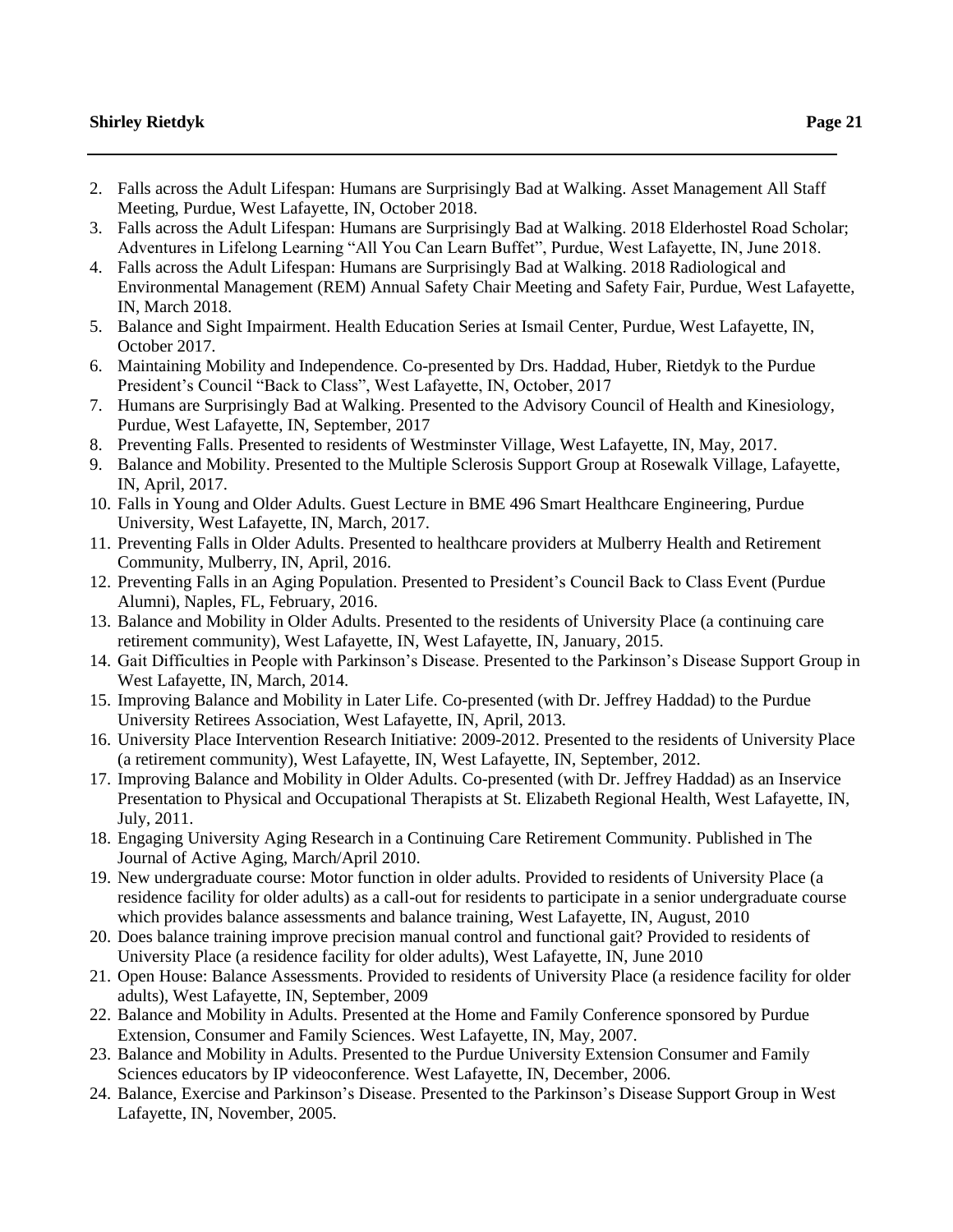- 25. The Aging Workforce: Steps to take to Maintain Health and Safety. Presented to manufacturers in Kosciusko County, Warsaw, IN during meeting of Chamber of Commerce, September, 2004.
- 26. Maintaining Balance: Effect of Age and Experience. Dean's Advisory Council, School of Liberal Arts, Purdue University, IN, April, 2004.
- 27. Researcher Working to Catch Elderly Before they Fall. Magazine article: Indianapolis Prime Times, January, 2004.
- 28. Studying Balance in the Older Adult. Television broadcast: WLFI West Lafayette, IN, November, 2003.
- 29. Can We Prevent Falls in the Occupational Environment? Presented to Sullivan and Fortner Roofing Company employees, Lafayette, IN, October, 2003.
- 30. Risks of Residential Roofing. Presented to Sullivan and Fortner Roofing Company employees, Lafayette, IN, January, 2003.

### **GRANT REVIEWING ACTIVITIES**

NASA Human Exploration Research Opportunities (HERO), Sensorimotor Review Panel Canadian Institute of Health Research

Natural Sciences and Engineering Research Council of Canada, Biological Systems and Functions Kentucky Science and Engineering Foundation R&D Excellence Awards

### **JOURNAL EDITORIAL BOARDS**

Brazilian Journal of Motor Behavior, 2020-2022 (invited to the editorial board in order to improve the indexation and visibility of the Brazilian Journal of Motor Behavior)

## **JOURNAL REVIEWING ACTIVITIES**

Archives of Physical Medicine and Rehabilitation Behavior Research Methods Cerebral Cortex Computer Methods in Biomechanics and Biomedical Engineering Developmental Medicine and Child Neurology Ergonomics Experimental Brain Research Experimental Gerontology Gait and Posture Human Movement Science IEEE Transactions on Mechatronics IEEE Transaction on Human-Machine Systems Journal of Applied Physiology Journal of Biomechanics Journal of Gerontology: Social Sciences Journal of Motor Behavior Journal of Motor Learning and Development Journal of NeuroEngineering and Rehabilitation Journal of Neurophysiology Journal of Neuroscience Methods Journal of the American Geriatrics Society Journal of the Royal Society Interface Motor Control Neuroscience Letters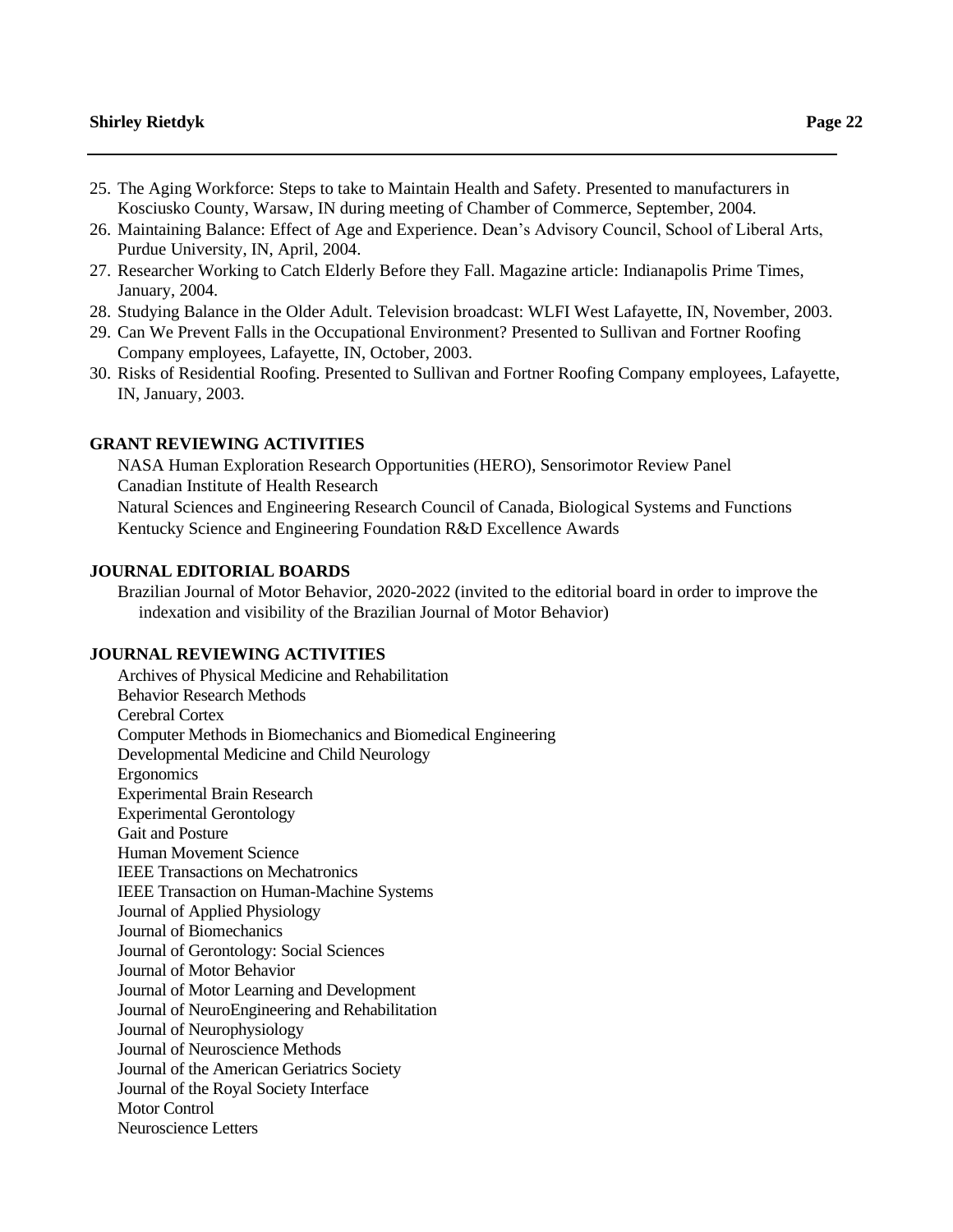Ophthalmic and Physiological Optics Perceptual and Motor Skills PLoS One Proceedings of the Royal Society B: Biological Sciences Psychology and Neuroscience Royal Society Open Science

# **COMMITTEE INVOLVEMENT**

# **International Society for Posture and Gait Research (ISPGR)**

| 2015-2018 | Member, Scientific Content Committee                     |
|-----------|----------------------------------------------------------|
| 2014-2015 | Co-chair, 2015 World Congress of ISPGR in Seville, Spain |
| 2014-2015 | Co-chair, Scientific Content Committee                   |
| 2013-2014 | Member, Scientific Content Committee                     |
| 2012      | Member, Promising Young Scientist Award Committee        |

# **Purdue University**

| Member, Engagement Award Committee (Subcommittee of the Center on Aging |
|-------------------------------------------------------------------------|
| the Life Course Steering Committee)                                     |
| Member, Search Advisory Committee for the Dean of Health and Human      |
| <b>Sciences</b>                                                         |
| Member, Center on Aging and the Life Course Steering Committee          |
| Member, Provost's Office Major Scientific Equipment Program Review      |
| Committee                                                               |
| Member, Gerontology Steering Committee                                  |
|                                                                         |

# **College of Health and Human Sciences**

| 2021         | Member, HK Department Head Review Committee                                                                                                              |
|--------------|----------------------------------------------------------------------------------------------------------------------------------------------------------|
| 2020         | Member, Kinley Grant Proposal Review Committee                                                                                                           |
|              | 2020-present Member, Public Health Primary Committee (to review tenure and promotion<br>cases in Public Health due to insufficient full faculty in unit) |
| 2020-present | Member, School of Nursing Primary Committee (to review tenure and<br>promotion cases in Nursing due to insufficient full faculty in unit)                |
| 2020-present | Member, College of Health and Human Sciences Research Advisory Council                                                                                   |
| 2019         | Member, Search Advisory Committee for the Associate Dean for Research for<br><b>Health and Human Sciences</b>                                            |
| 2019         | Member, Signature Areas Committee for Health and Human Sciences                                                                                          |
| 2018-present | Member (elected), College of Health and Human Sciences Area Committee (to<br>review tenure and promotion cases)                                          |
| 2018         | Member, College of Health and Human Sciences Research Advisory Council                                                                                   |
| 2017-2018    | Alternate (elected), College of Health and Human Sciences Area Committee                                                                                 |
| 2011-2013    | Member, Faculty Affairs Committee                                                                                                                        |
| 2012-2013    | Member, Development of Mentoring Policy for HHS (sub-committee of Faculty<br><b>Affairs Committee)</b>                                                   |